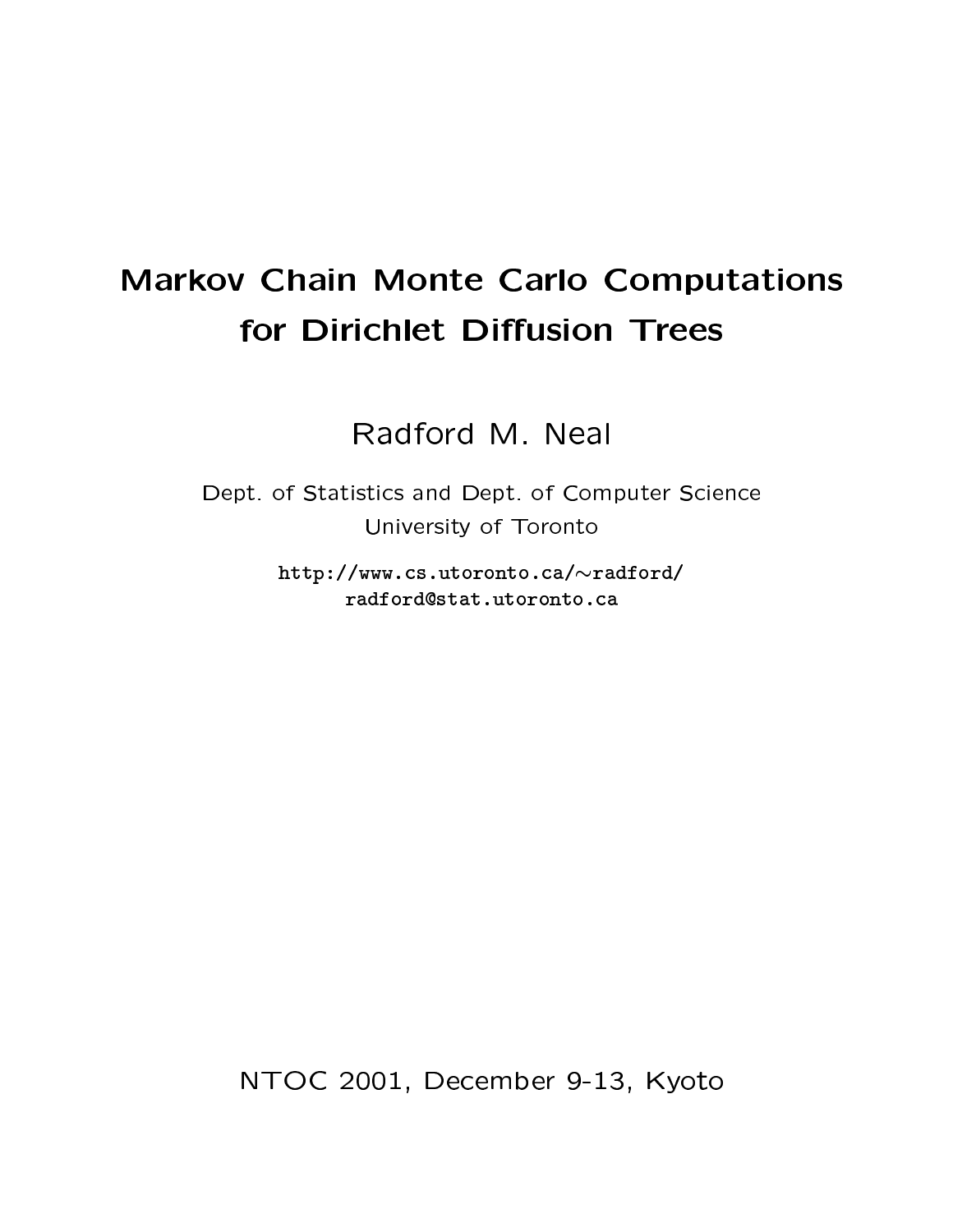## **Bayesian Modeling of Distributions**

A Bayesian model for an unknown distribution needs a prior distribution over distributions.

Some possibilities:

- Assume some simple parametric form for the distribution, and give a prior to the parameters.
- Use a general prior expressing a belief in smoothness, but with no underlying latent structure. Eg, a Gaussian process for the log of the (unnormalized) density.
- · Use a latent variable model, such as a mixture of simple distributions.

Mixture-based priors are appropriate when we think that latent classes do underlie the data, especially if this latent structure is of interest, or if we just think this produces a good prior.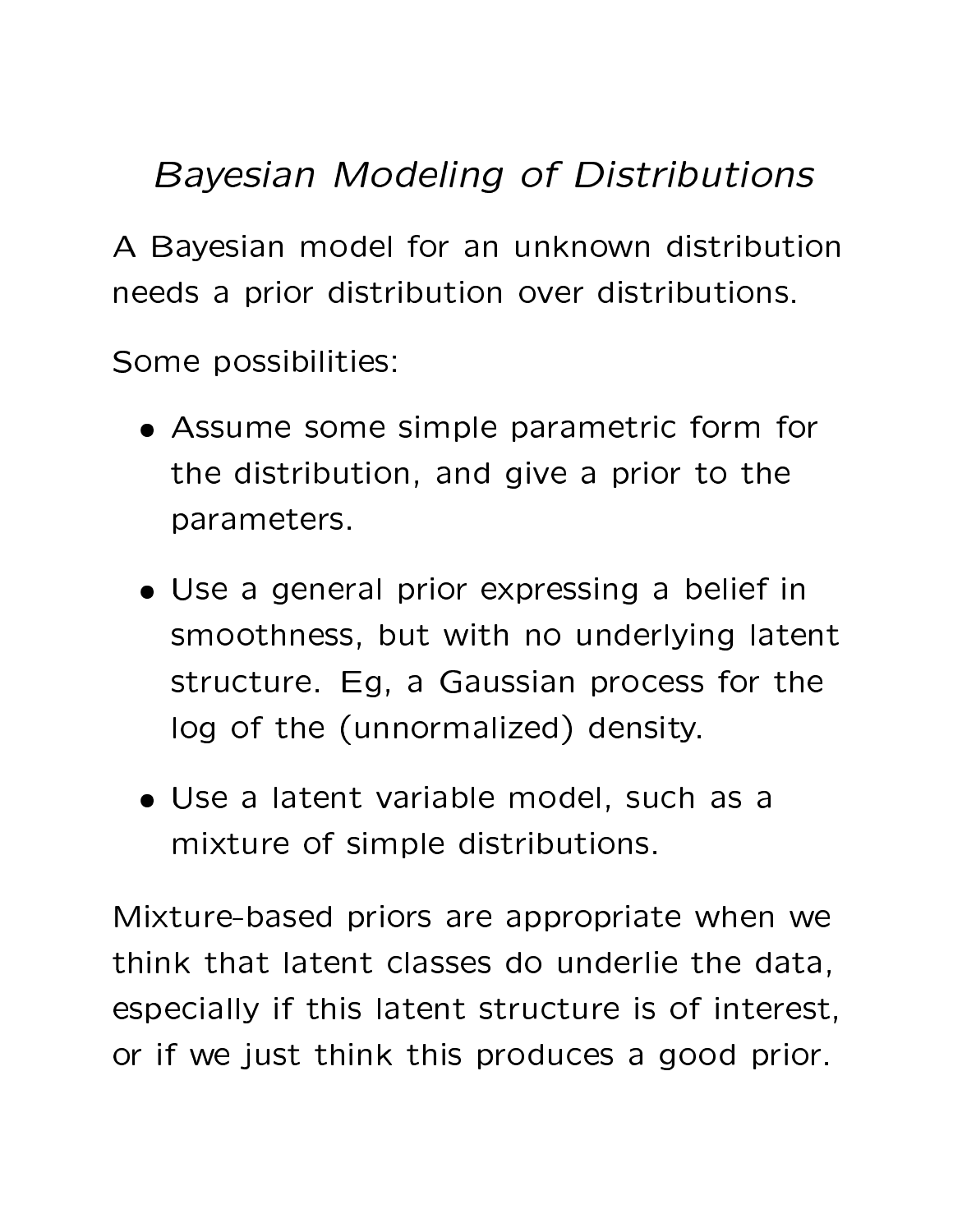## The Need for Hierarchical Structure

Finite mixtures can model only a limited class of distributions. Dirichlet process mixtures are more flexible, having a countably infinite number of components, but do not capture the hierarchical structure of the world:

- Organisms are grouped into families, genera, species, sub-species, etc.
- Human artifacts are often manufactured according to make, model, and customized versions of models.

Also, when non-Gaussian classes are modeled with Gaussian mixture components, each class will be modeled using many components with similar locations  $\longrightarrow$  a two-level hierarchy.

My objective: Generalize Dirichlet process mixtures to capture this hierarchical structure, and hence provide a richer class of priors.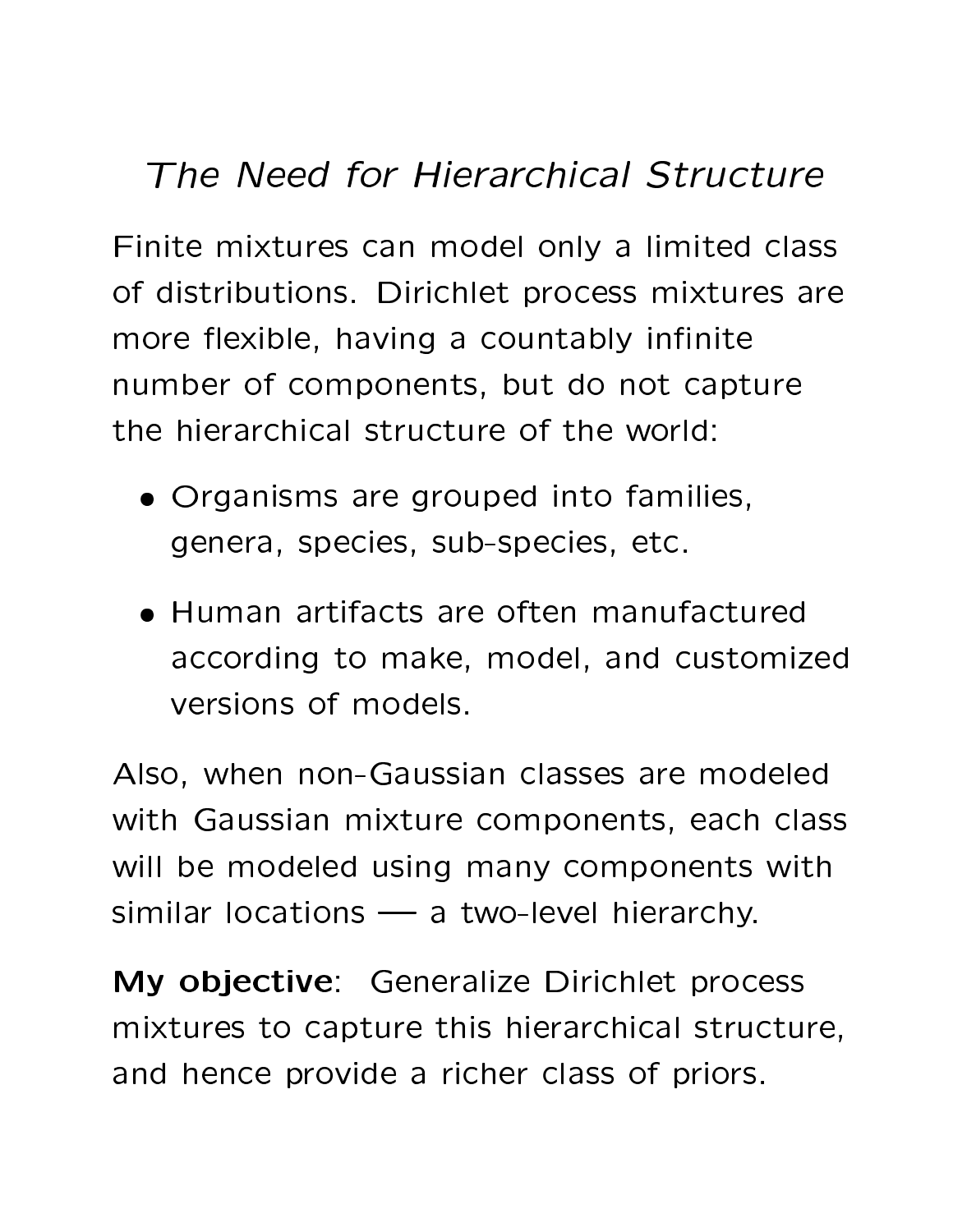## -! - !"# 5 " -! Z

 ? ,Y\*A,]U <sup>2</sup> ?D9@\*m7,9 35\*6(87 9@\*A:1/<7\*m7=, 7YB4? <sup>9</sup> 35\*6(87 9@\*A:1/<7\*m7=,H(  $I$ ooks hard  $\longrightarrow$  how can we visualize a prior for an infinite-dimensional quantity?

Fortunately, de Finetti's Representation Theorem provides a way:

 $\bullet$  35.6  $\bullet$  35.6  $\bullet$  3.7  $\bullet$  3.7  $\bullet$  9.7  $\bullet$  9.7  $\bullet$  9.7  $\bullet$  9.7  $\bullet$  9.7  $\bullet$  9.7  $\bullet$  9.7  $\bullet$  9.7  $\bullet$  9.7  $\bullet$  9.7  $\bullet$  9.7  $\bullet$  9.7  $\bullet$  9.7  $\bullet$  9.7  $\bullet$  9.7  $\bullet$  9.7  $\bullet$  9.7  $\bullet$  9.7  $\bullet$  9.7  $\bullet$  9.7  $\bullet$ size that is exchangeable (invariant under change in order) implicitly defines a prior distribution over distributions.

 $\blacksquare$  . [MYP`2-,  $\blacksquare$  . [MYP`2-1]  $\blacksquare$  . [MYP`2-1]  $\blacksquare$  . [MYP`2-1]  $\blacksquare$  . [MYP]  $\blacksquare$  . [MYP]  $\blacksquare$  . [MYP]  $\blacksquare$  . [MYP]  $\blacksquare$  . [MYP] . [MYP] . [MYP] . [MYP] . [MYP] . [MYP] . [MYP] . [MYP] . [MYP] . [MYP] sets can be seen as the marginal distribution for a data set that is randomly sampled from a distribution drawn randomly from this prior.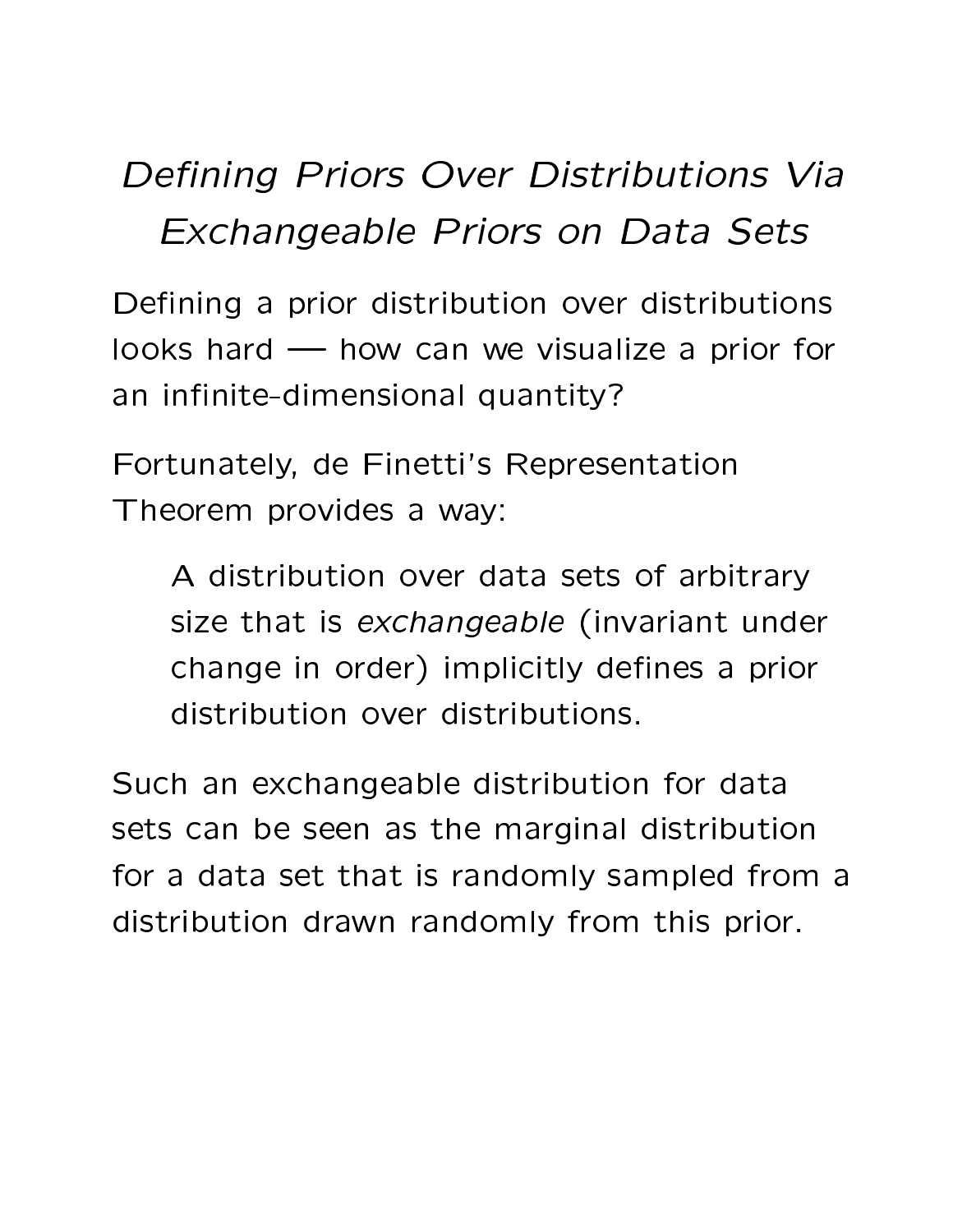#### The Idea of Dirichlet Diffusion Trees

A Dirichlet diffusion tree model defines a procedure for generating data sets one point at a time  $-$  in an exchangeable way.

To generate the first point:

Simulate Brownian motion from  $t = 0$  to  $t=1$ . The distribution of the end-point will be Gaussian with some variance,  $\sigma^2$ .

The generate the next point:

Simulate Brownian motion again, but follow the path to the first point initially, diverging at some random time.

To generate later points:

Follow previous paths initially, choosing randomly when they branch, but diverge at some random time.

General principle: Paths followed many times previously are more likely to be followed again.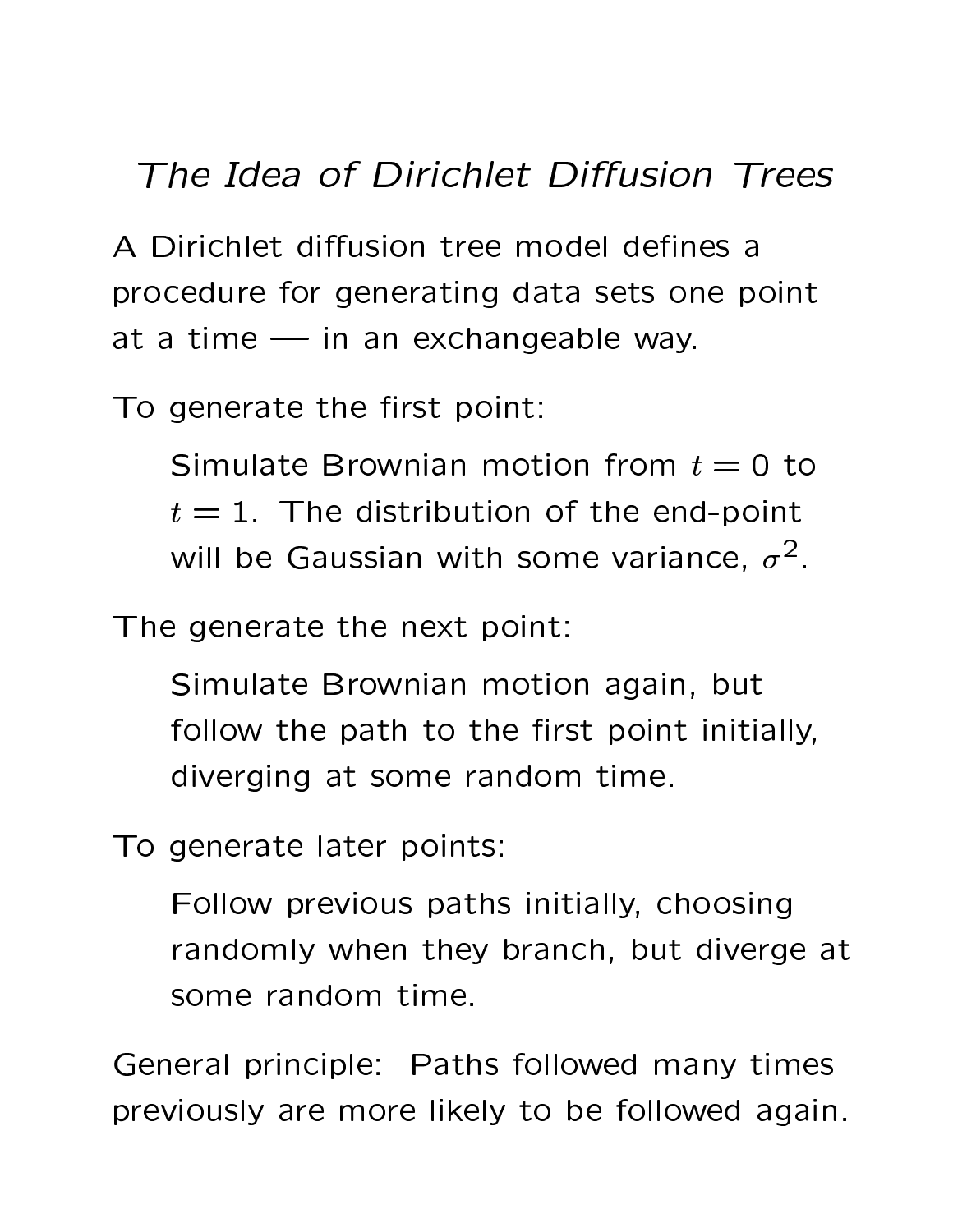#### **Details of Dirichlet Diffusion Trees**

The Brownian diffusion begins at  $t=0$  at the origin (more generally, at a prior guess for location), and continues to  $t=1$ , with the variance over this time for variable *i* being  $\sigma_i^2$ .

A divergence function,  $a(t)$ , controls the probability of divergence from previous paths.

While moving over a path traversed  $m$  times previously, the probability of diverging between times t and  $t + dt$  is  $a(t)dt/m$ .

When a branch is encountered while following previous paths, the probabilities of going each way are proportional to the numbers of paths going each way previously.

Once divergence occurs, subsequent motion is independent of previous paths.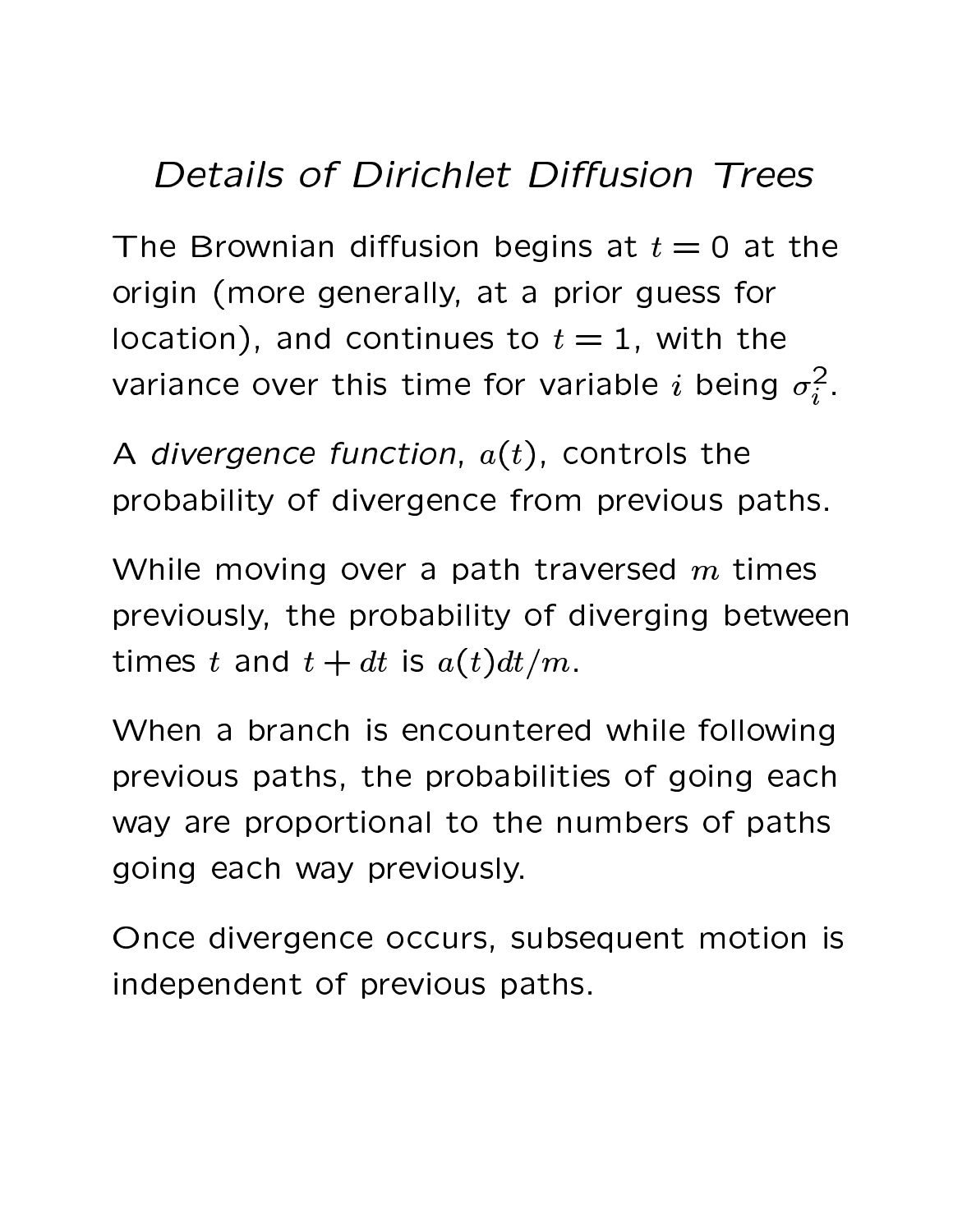## "" " Z - - Z - !

 $\blacksquare$  .  $\blacksquare$ 

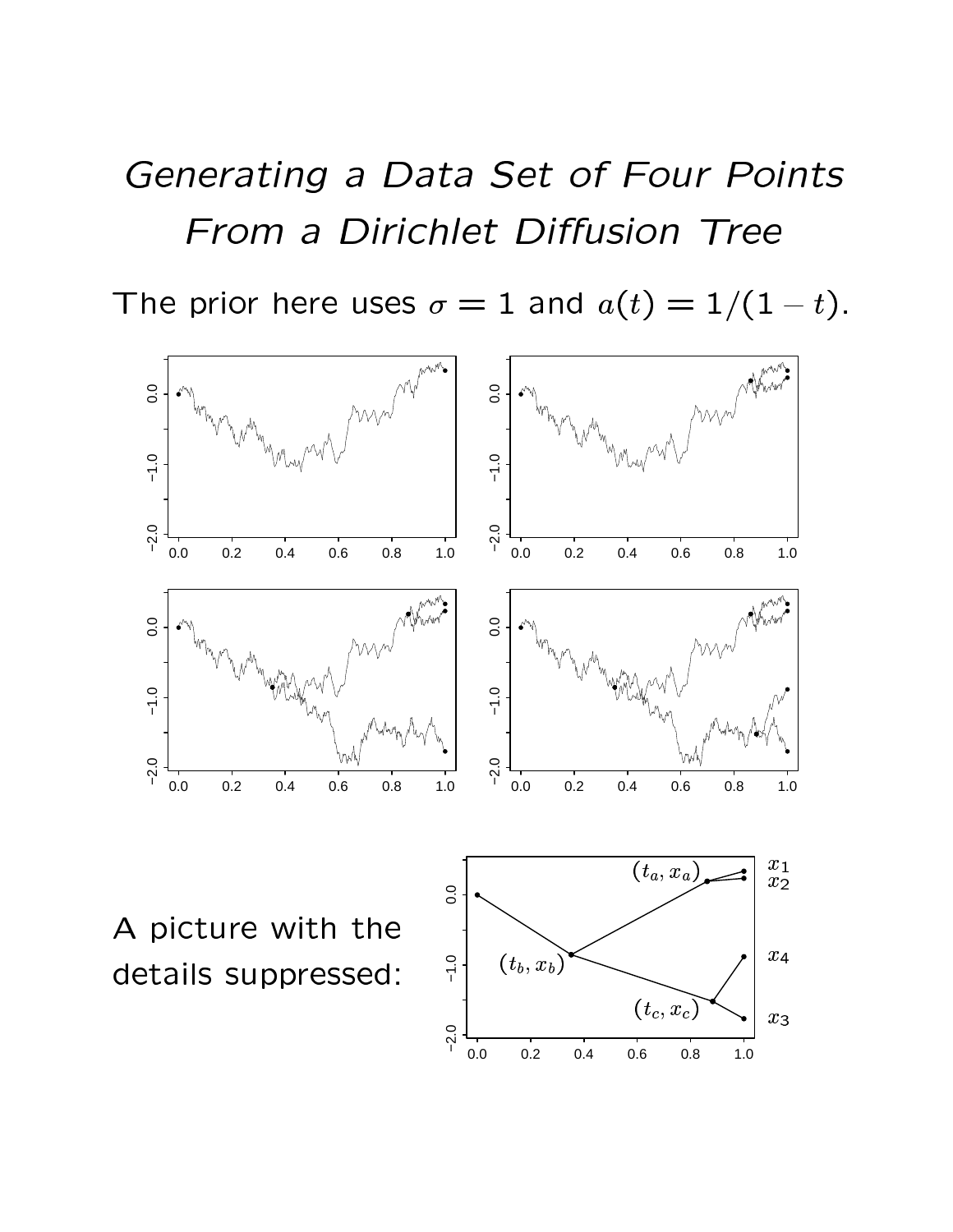# Dirichlet Diffusion Tree Priors With  $a(t) = c/(1-t)$

Consider a divergence function of the form  $a(t) = c/(1-t)$ , with  $c > 0$ . The corresponding cumulative divergence function is

$$
A(t) = \int_0^t a(u) du = -c \log(1-t)
$$

The probability that the second path will not diverge from the first path before time  $t$  is  $\exp(-A(t))$ . As  $t \to 1$ ,  $a(t)$  and  $A(t)$  go to infinity, and the probability of divergence goes to one.

When  $c$  is small, the fairly slow divergence of  $A(t)$  results in tight clusters of points, since the paths sometimes don't diverge until close to  $t=1$ .

Larger values of c give more smooth-looking distributions.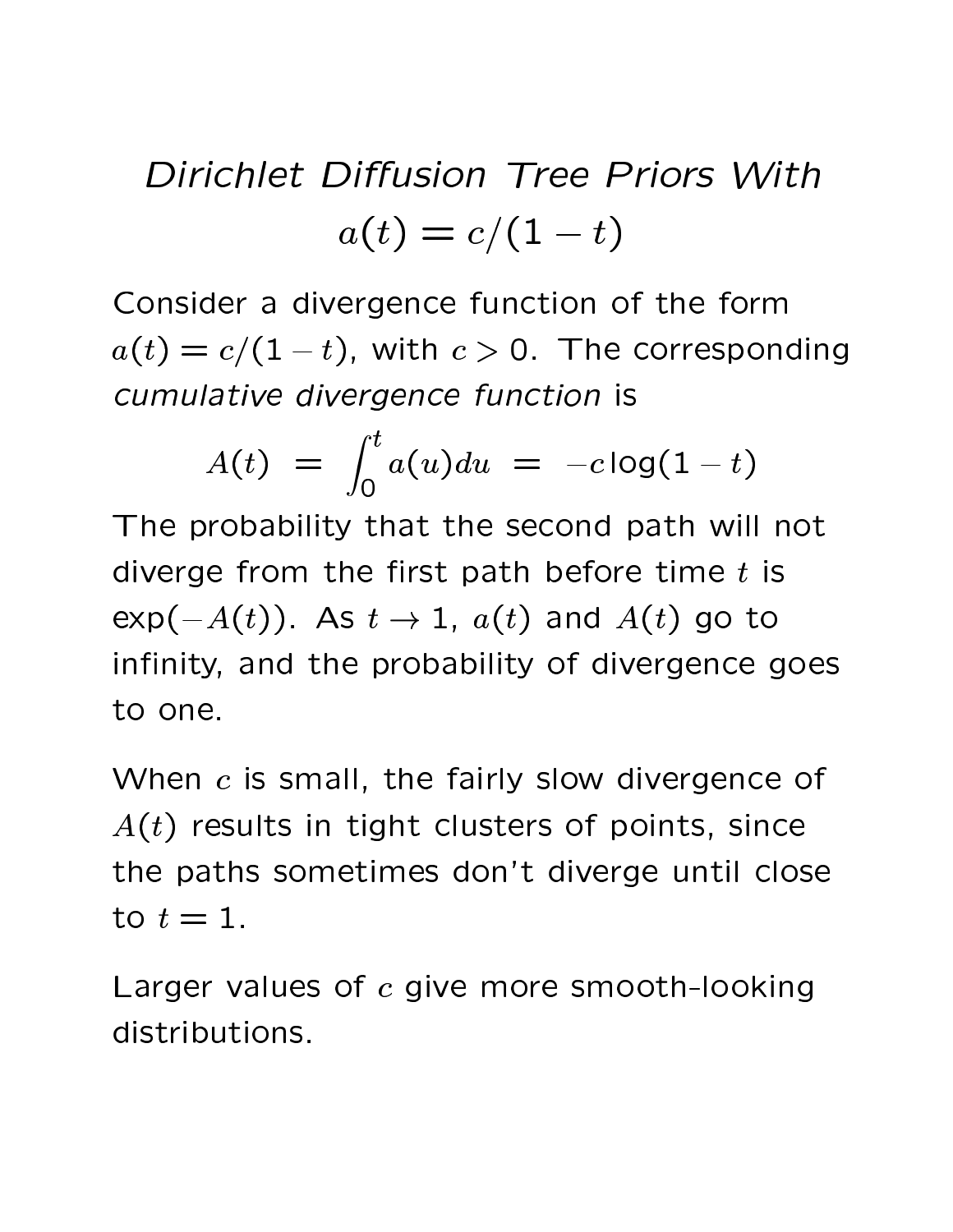

 $\blacksquare$  and  $\blacksquare$  and  $\blacksquare$  and  $\blacksquare$  and  $\blacksquare$  . Then  $\blacksquare$  is the set of  $\blacksquare$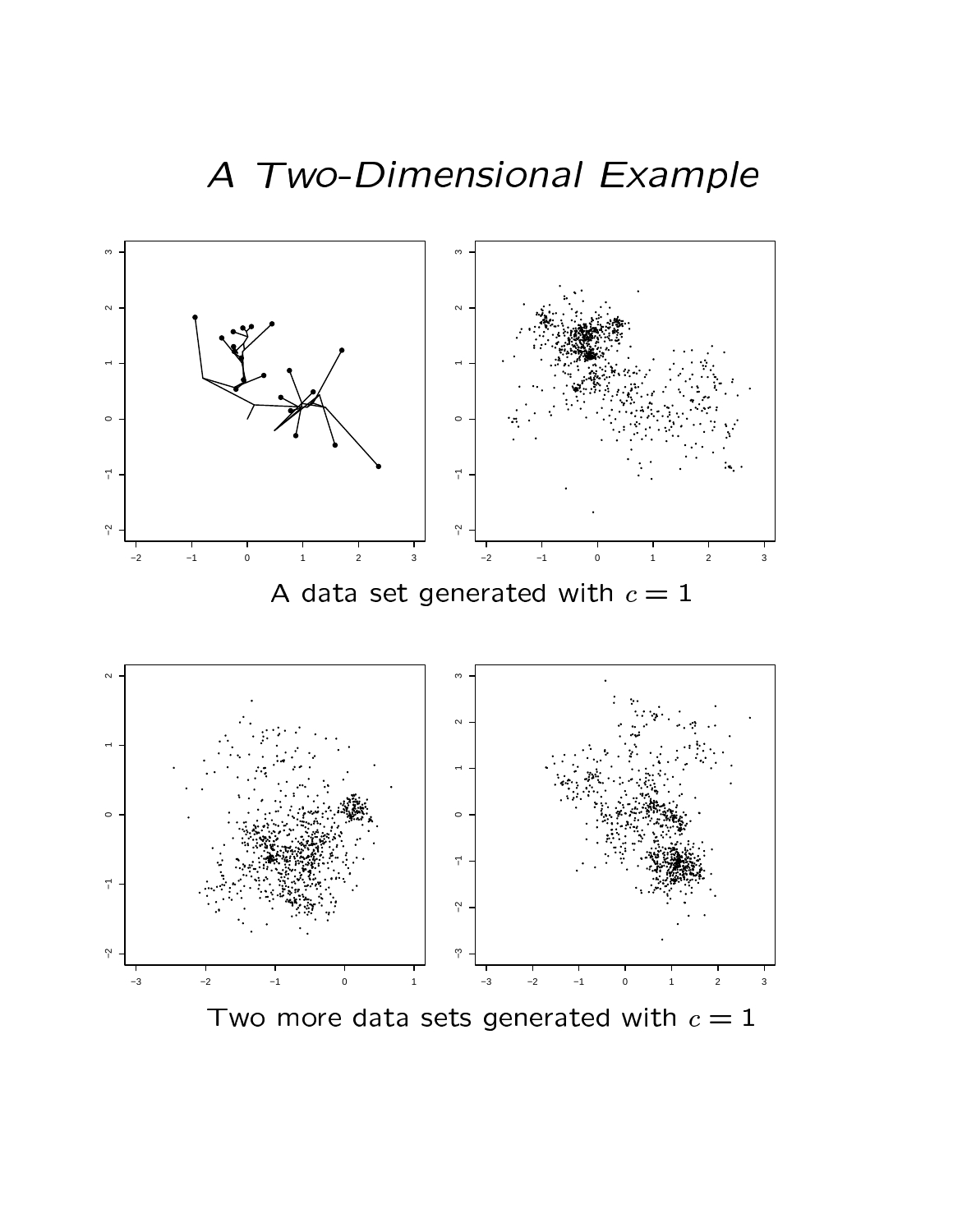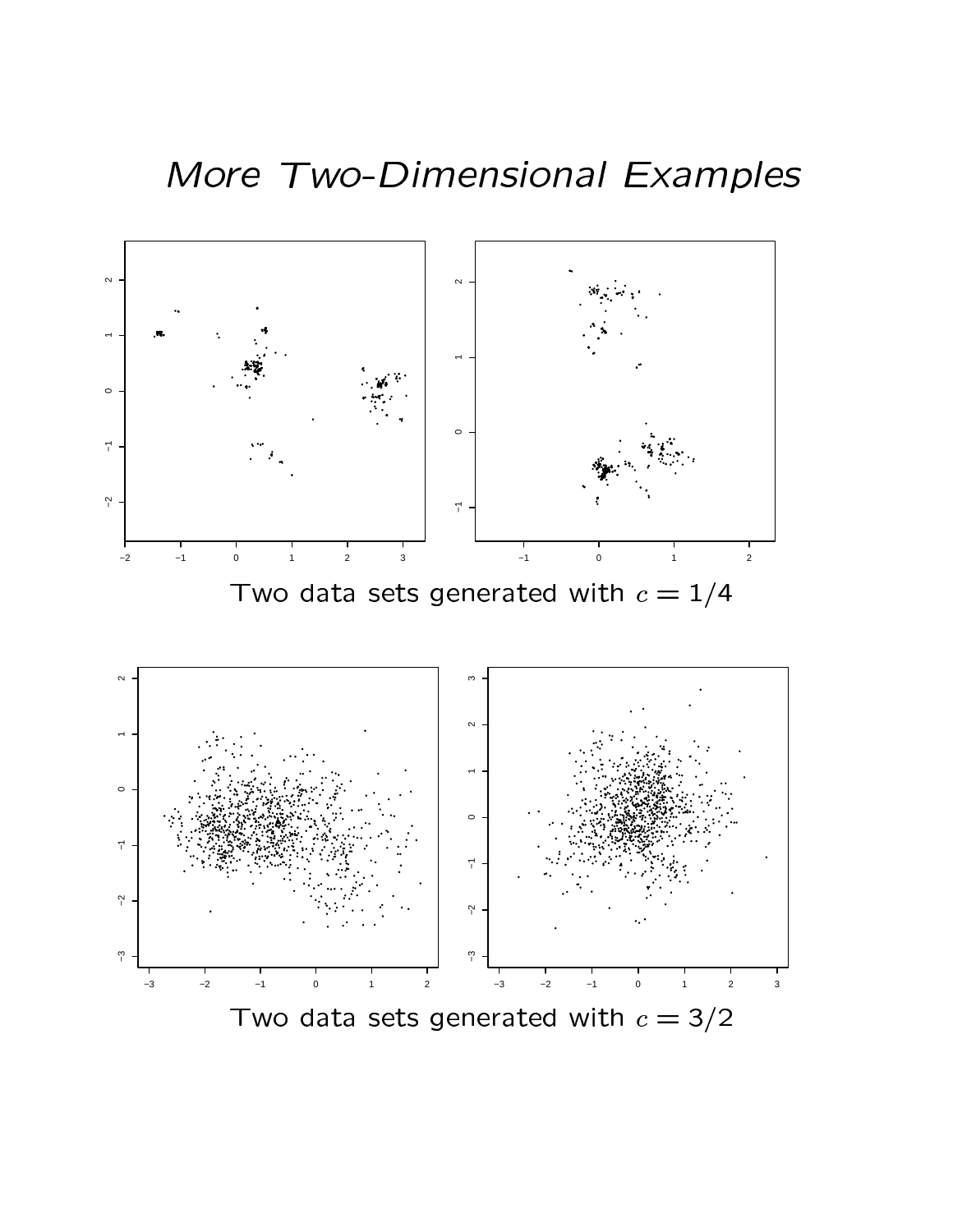## Dirichlet Diffusion Tree Priors With  $a(t) = b + d/(1-t)^2$

The divergence function  $a(t) = b + d/(1-t)^2$ can produce data sets with well-separated clusters that have internal structure, but which appear smooth at a small scale.

For example:



Two data sets generated with  $b = 1/2$  and  $d = 1/200$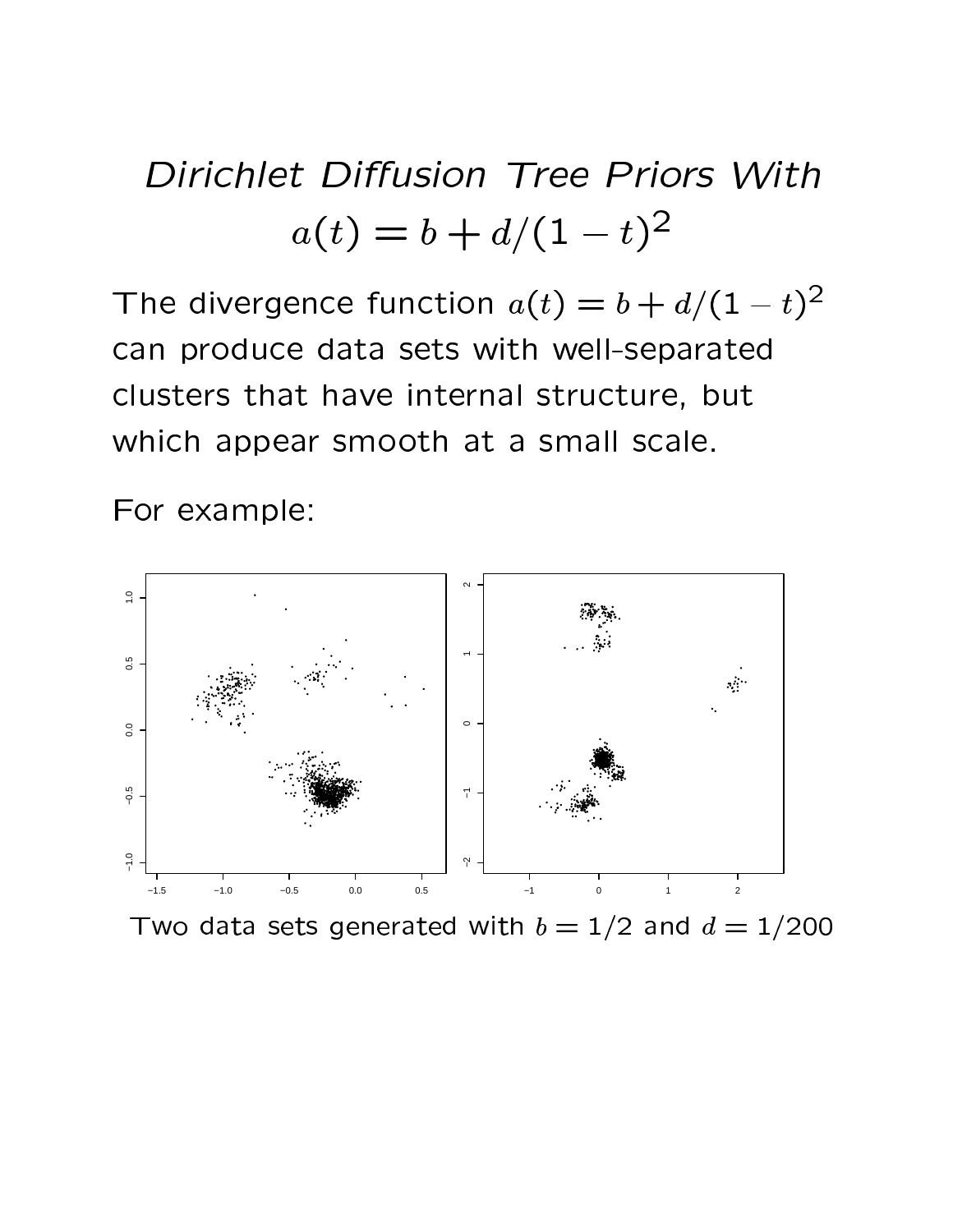## Continuity and Absolute Continuity

A distribution drawn from a Dirichlet diffusion tree with  $\int_0^1 a(t)dt = \infty$  will be continuous ie, two points drawn from the distribution will have zero probability of being identical.

But when will these distributions be absolutely continuous - ie, have density functions?

Here are my conjectures (empirically supported) about  $p$ -dimensional distributions:

If the divergence function is  $a(t) = c/(1-t)$ :

- 1) If  $c > p/2$ , a distribution drawn from the prior will almost surely be absolutely continuous.
- 2) If  $c < p/2$ , a distribution drawn from the prior will almost surely not be absolutely continuous.

Gareth Roberts has recently proved (2) above.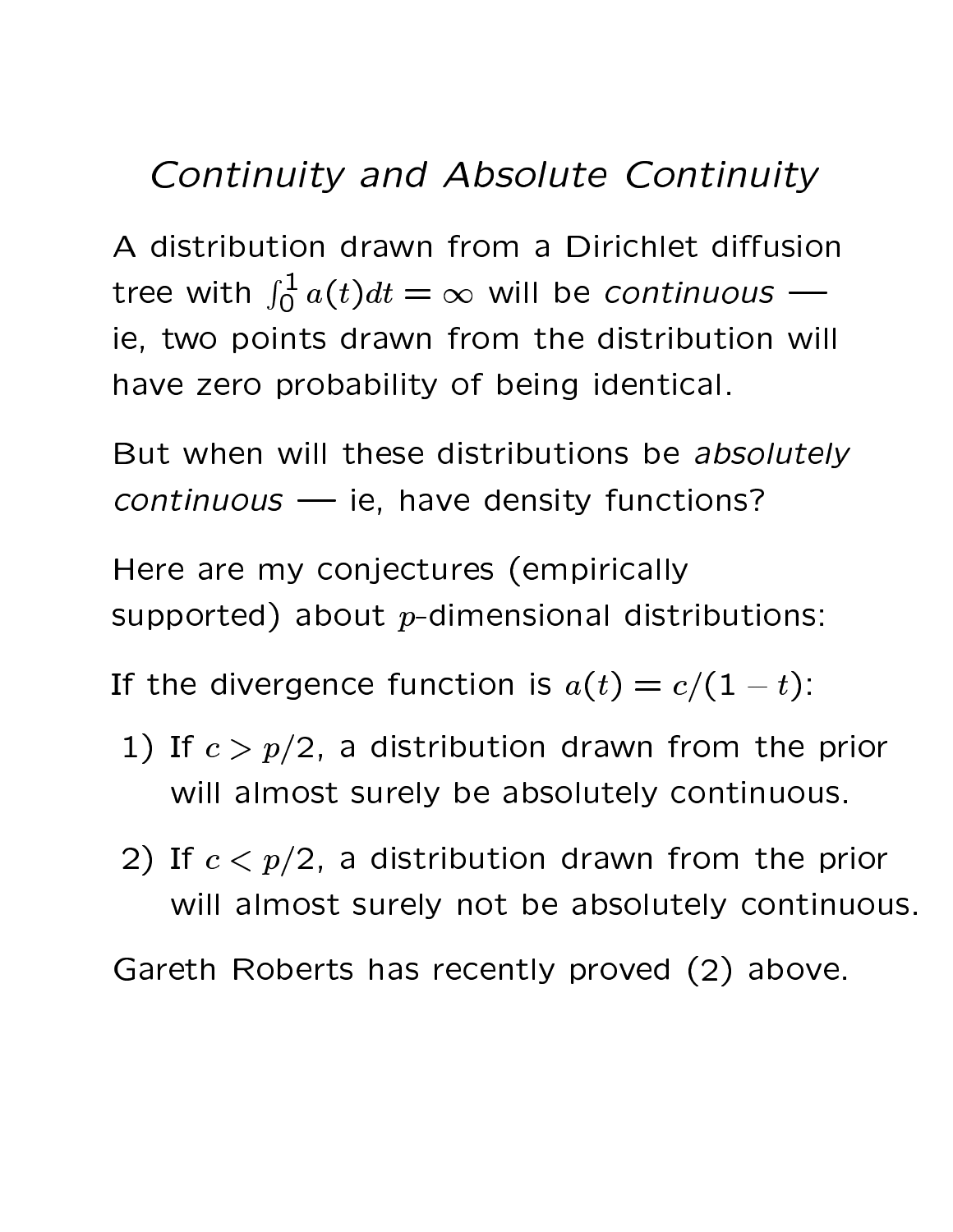## " Z - !"

 \* 99\* MPA ?L7 \*/H(+\*m7=, <sup>7</sup> 9n?j? ?`9@\*m7'9k( M2-, 35\* 9n?HM+7 <sup>A</sup> & model the distribution of real-valued data, or they can instead model the distribution of latent values that underlie the data:

- If the sheep need alote is point the letter t values would be the noise-free values.
- If the sheew sal detain estevenisel the latent values would define the category probabilities  $-$  eg, using a logit model.

Gaussian noise is easily handled by absorbing it into the Gaussian diffusion process.

 e5 7LP? ,475\*R(g? \*6( ,47,Kj <sup>c</sup> 2-/4(J(+\* 2-, e^?4UiT 3Q\*6(87 9@\*A:-/)7c? 3\gLT the noise-free latent values need to be explicitly represented. The same is true for latent values in a logit model for binary data.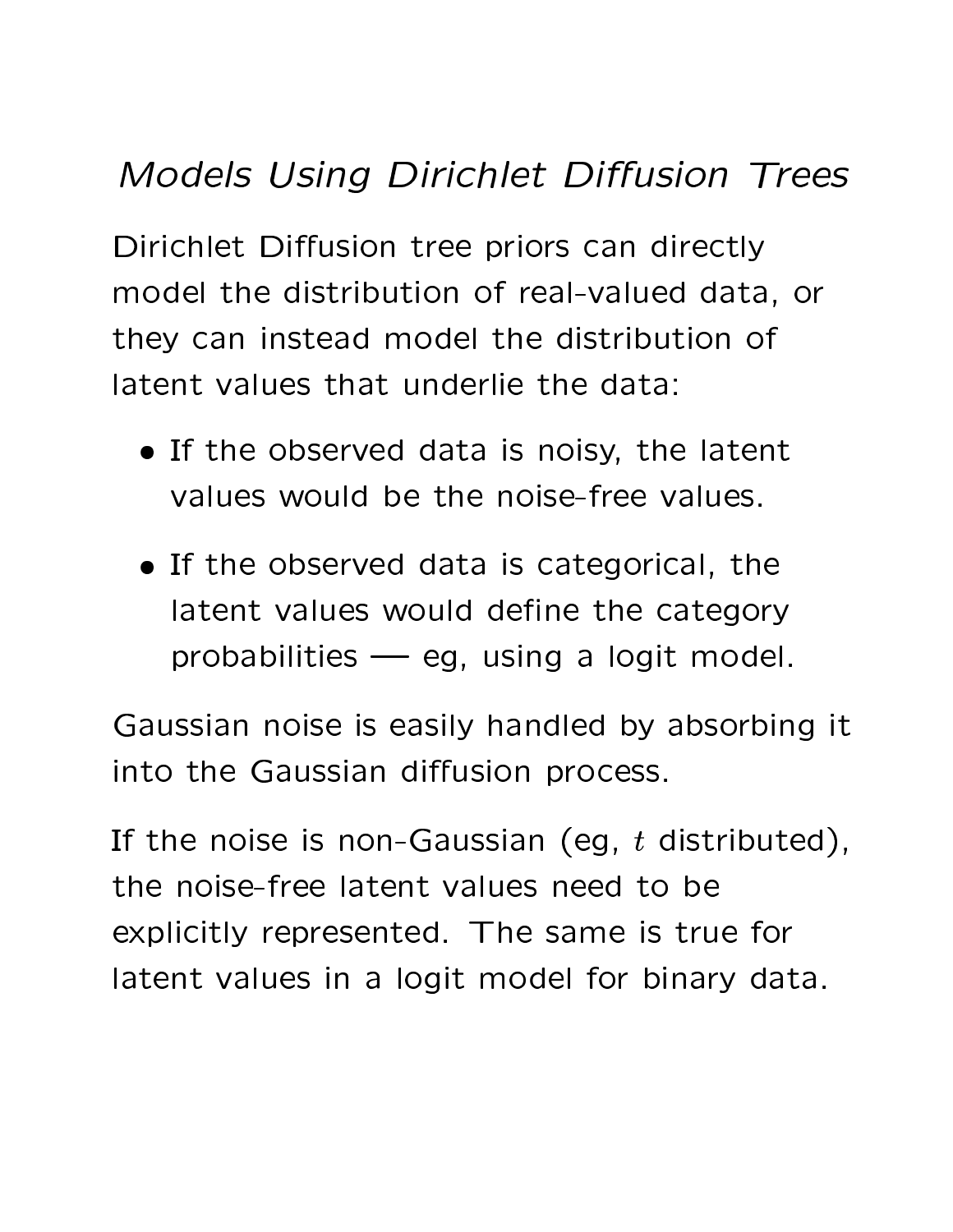## Learning Structure by Inferring Values of Hyperparameters

Most models will have various unknown hyperparameters, such as:

- Parameters of the divergence function  $\overline{\phantom{m}}$ for example, c in  $a(t) = c/(1-t)$ .
- Diffusion standard deviations for each variable.
- Noise standard deviations for each variable.

We can give priors to these hyperparameters, and allow their values to be learned from the data.

**One benefit:** We may learn that some of the variables are mostly "noise" (ie, variation unrelated to other variables). These will then not disturb the clustering based on the other variables.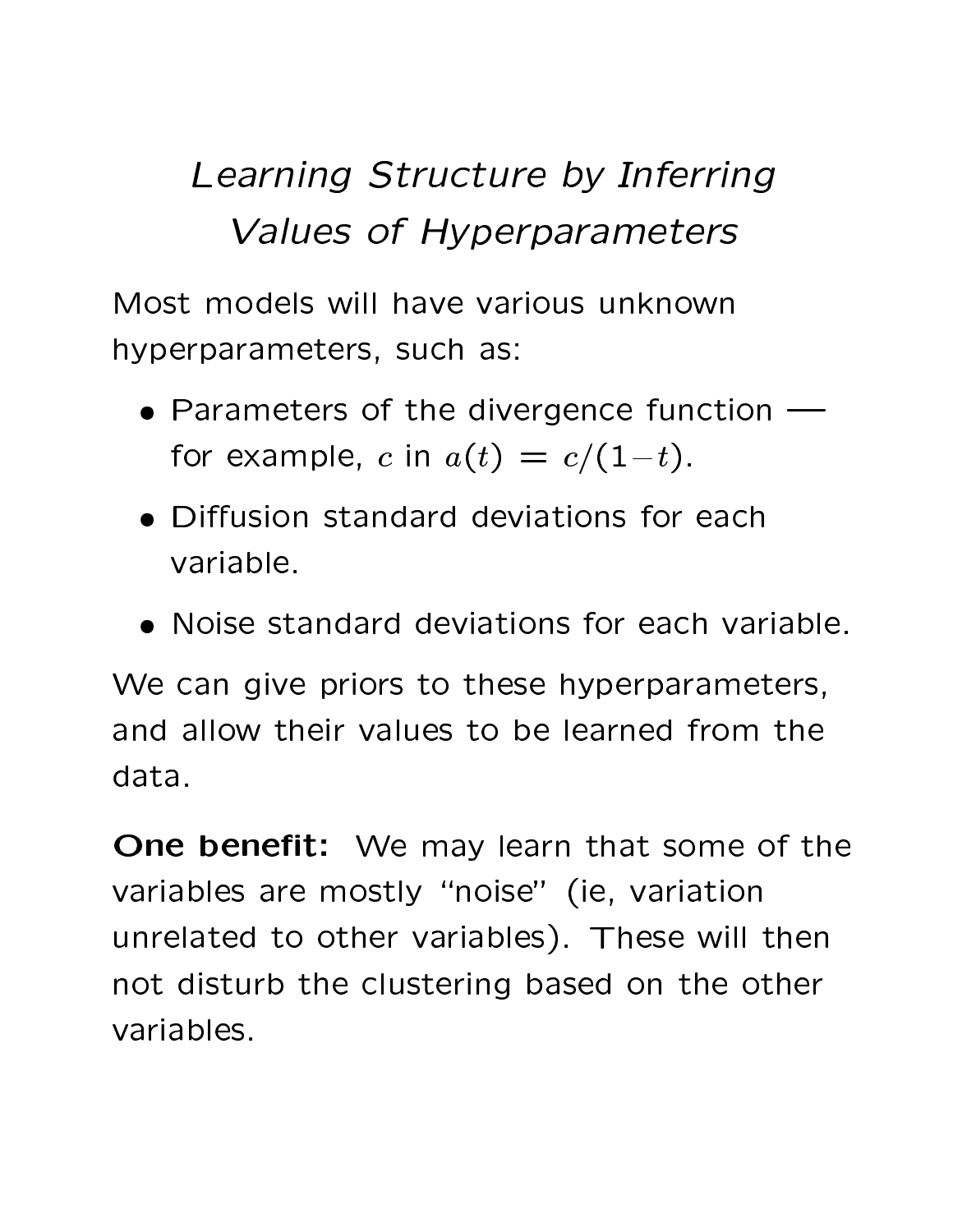#### Models With More Than One Tree

We can build models with more than one tree:

- to model clusters that have similar shapes
- to handle data that clusters in more than one way (eg, by disease and by ethnicity).

The terminal nodes are added together to produce the final observed or latent values.

An example for a data set with five cases,



Some computations are more difficult when there is more than one tree.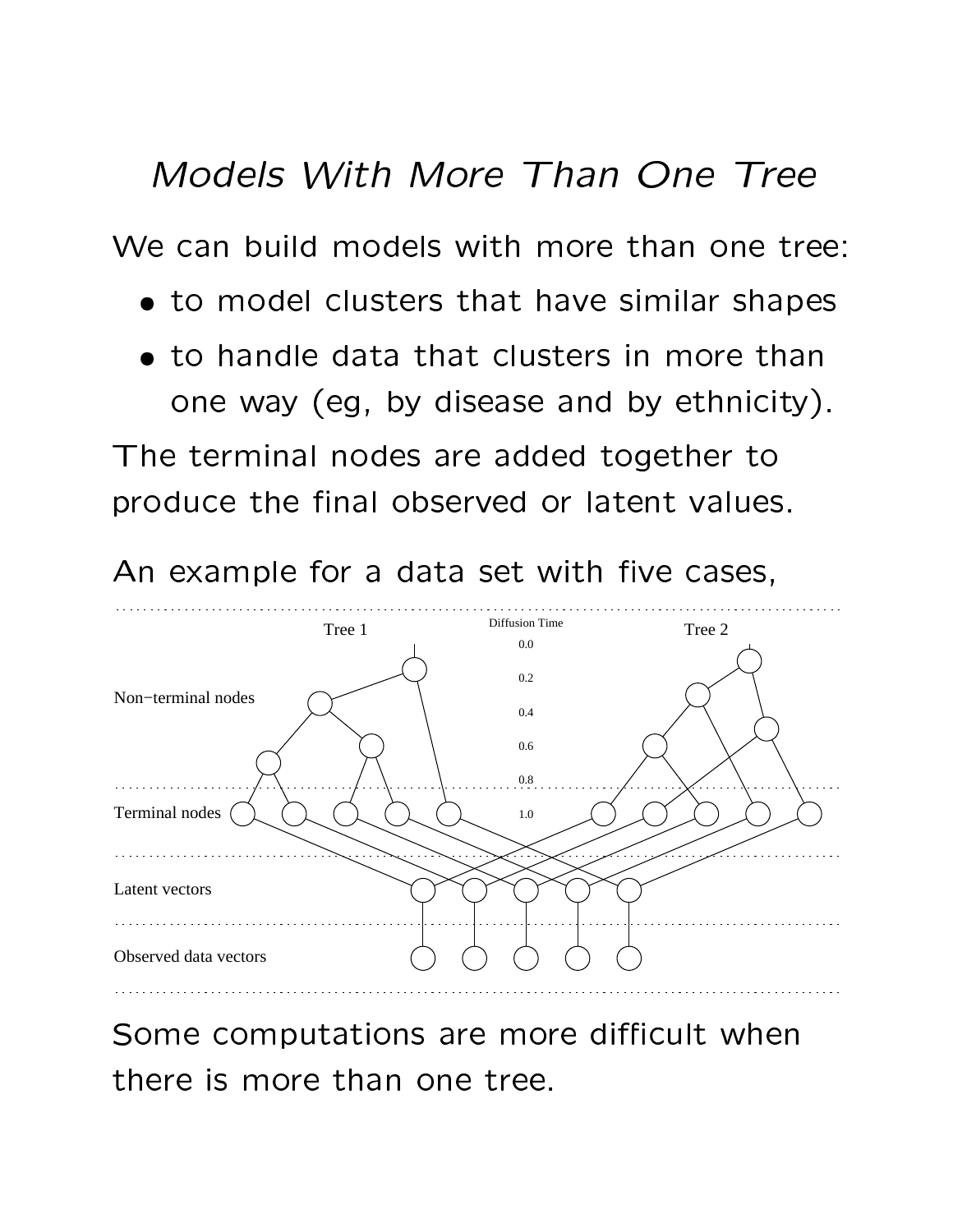### Using MCMC for Computations

Computation for these models seems to require Monte Carlo methods, and only Markov chain Monte Carlo seems feasible.

We simulate a Markov chain that converges to the posterior distribution over underlying trees, hyperparameters, etc. After discarding a burn-in period, we use later states to:

- $\bullet$  Interpret the posterior distribution  $\multimap$  eg, look at the likely ways that items may be clustered.
- Make predictions for new data.

Given a sample of trees underlying the data, predictions can be made by simulating the data generation process described earlier.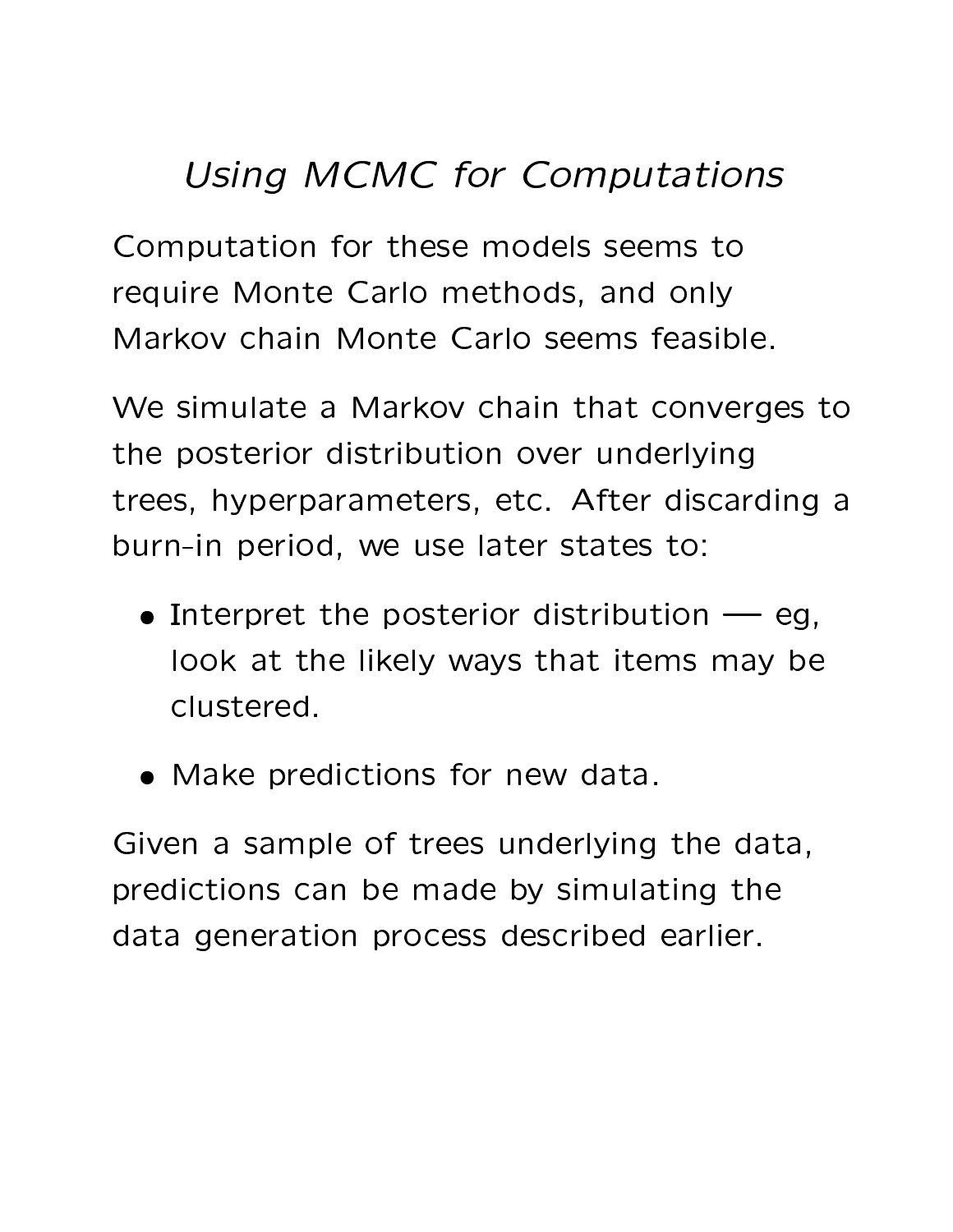## The State of the Markov Chain

The state of the Markoy chain we simulate will need to contain at least the following:

- The *structure* of the tree ie, the hierarchical organization of points.
- The *divergence times* for nonterminal nodes.

Depending on the model, and on the Markov chain updates used, the state may also need to contain

- The locations associated with nonterminal nodes.
- The *latent vectors* associated with data items.
- The values of various hyperparameters.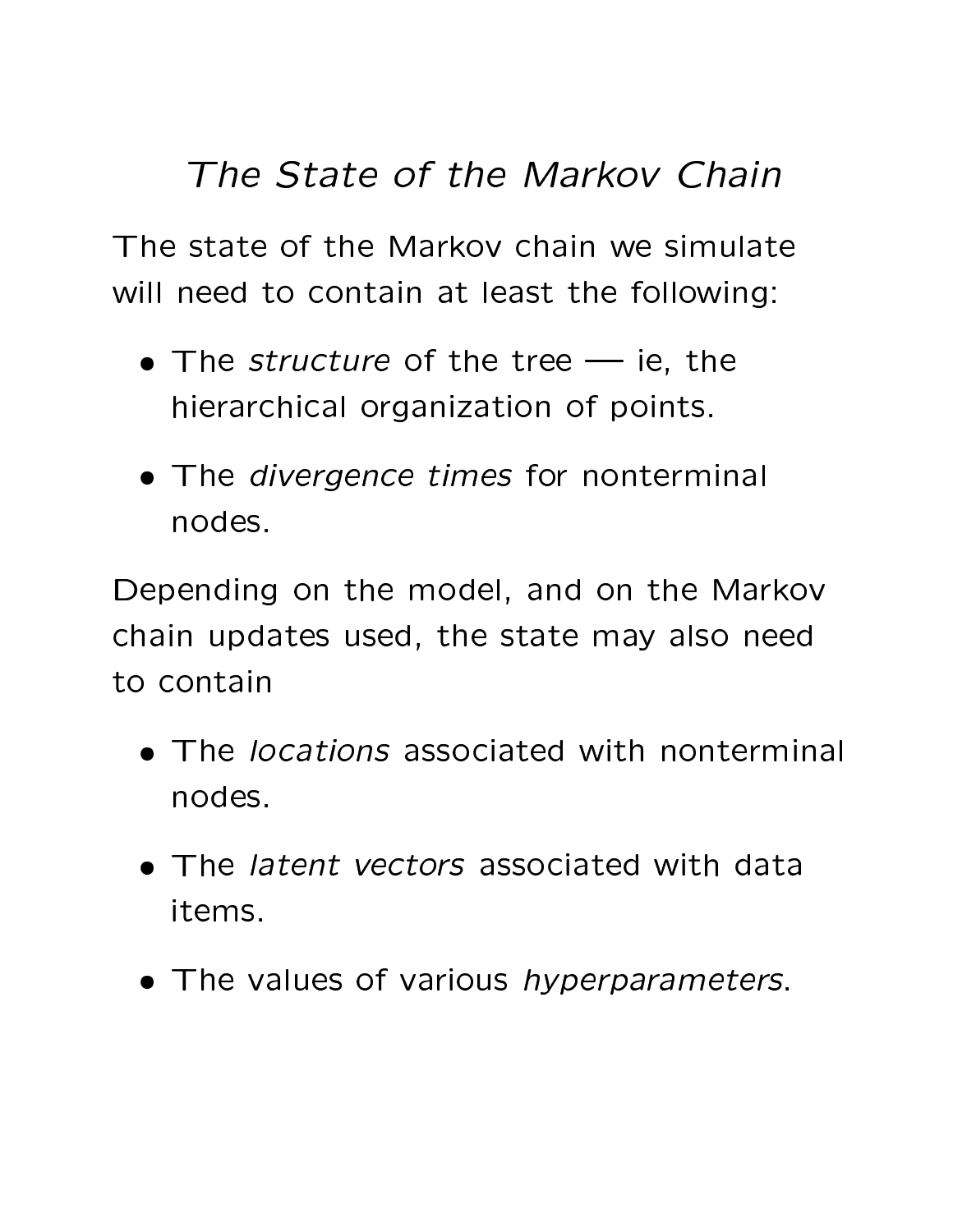#### - -  - +

 $\blacksquare$  . A set of  $\blacksquare$  . A set of  $\blacksquare$  . A set of  $\blacksquare$  . A set of  $\blacksquare$  . A set of  $\blacksquare$ 8 \$ = & \* B8%. <sup>=</sup>8 , ;(\$C& \$ , 8%. of parent moves, illustrated below:

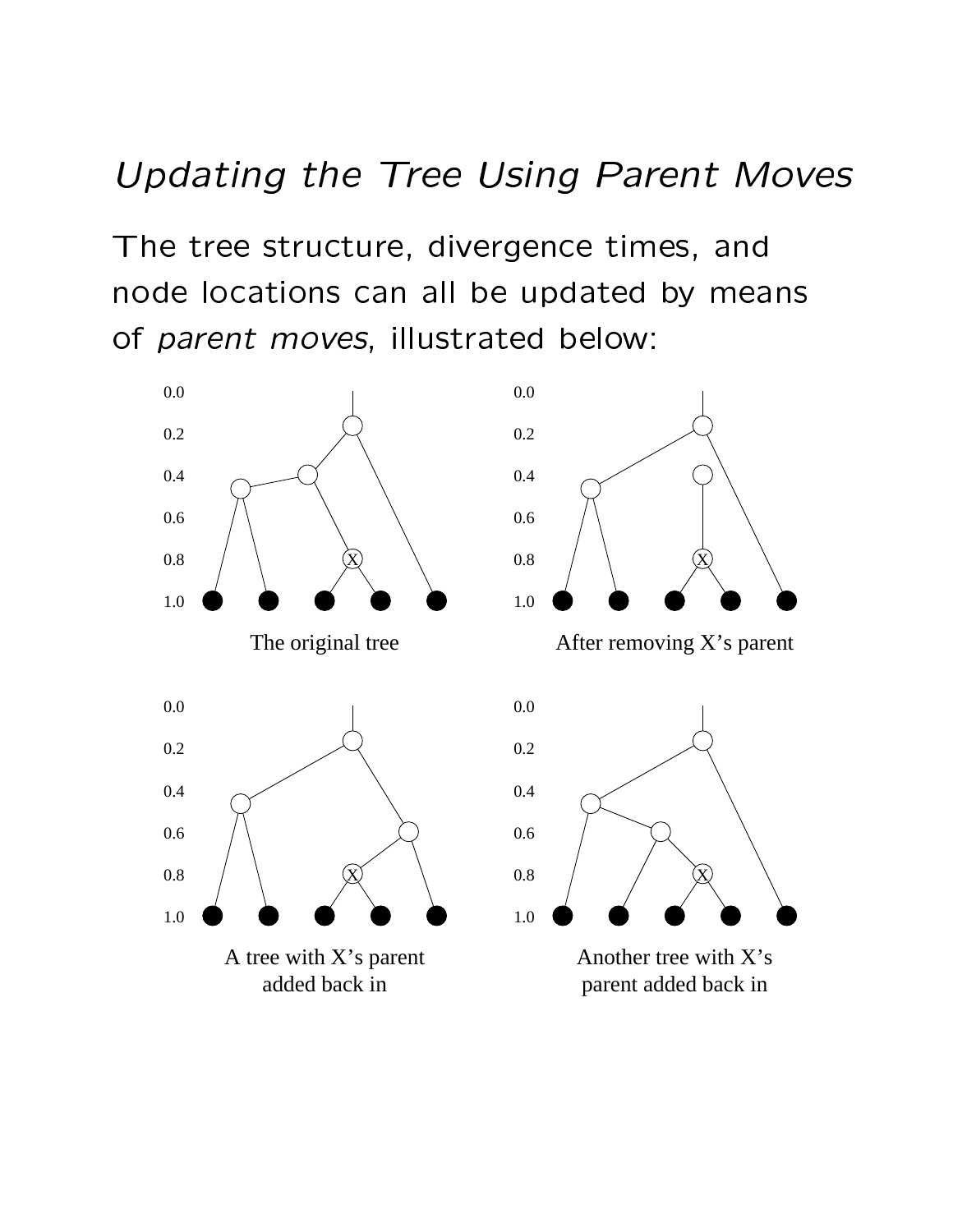### **Types of Parent Move Updates**

Several ways of deciding where to move the parent are possible.

In a Metropolis-Hastings move we:

- pick a new segment of the tree and a new divergence time within this segment, using some proposal distribution,
- · decide whether or not to accept this move, based on the prior and likelihood for the new and old position, and on the proposal probabilities.

We can pick a segment and time uniformly, or by simulating the data generation process, which makes the prior cancel out.

Slice sampling can also be used. We pick a path from the root to a terminal node and some node along this path, then update this node's position on the path by slice sampling.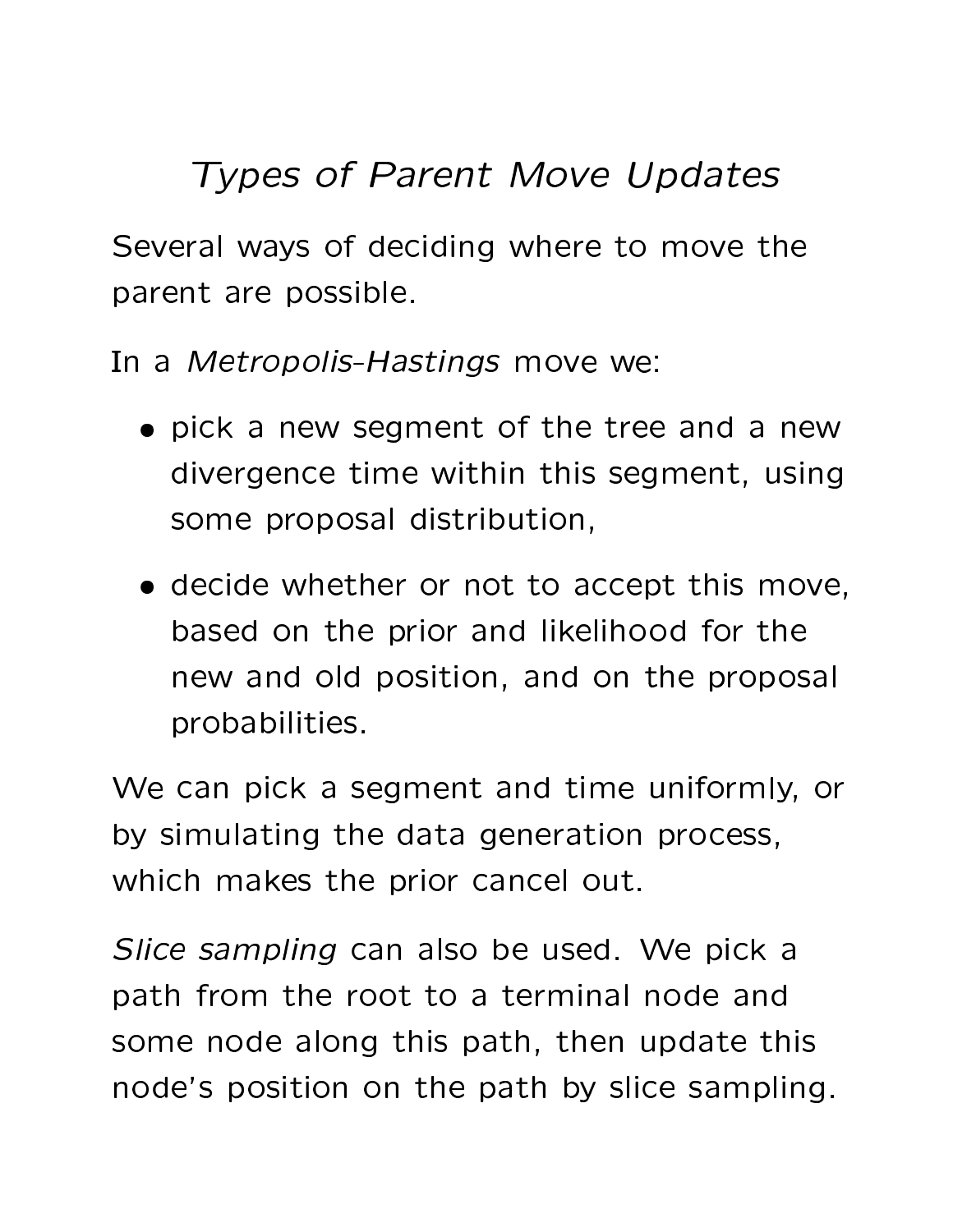### Node Locations in Parent Moves

Because the diffusion process is Gaussian, node locations can be analytically integrated away if desired. But this might be slower per iteration than keeping node locations explicitly.

Three possible ways of doing parent moves:

- 1) Keep all node locations around. Accept/reject based on the likelihood with these locations fixed. (Sample new locations in other updates.)
- 2) Keep all node locations around, except the location of the parent node. Accept/reject based on the likelihood integrating over this location. Sample a new location for the parent at the end of each update.
- 3) Don't keep any node locations around. Accept/reject based on the likelihood integrating over all node locations.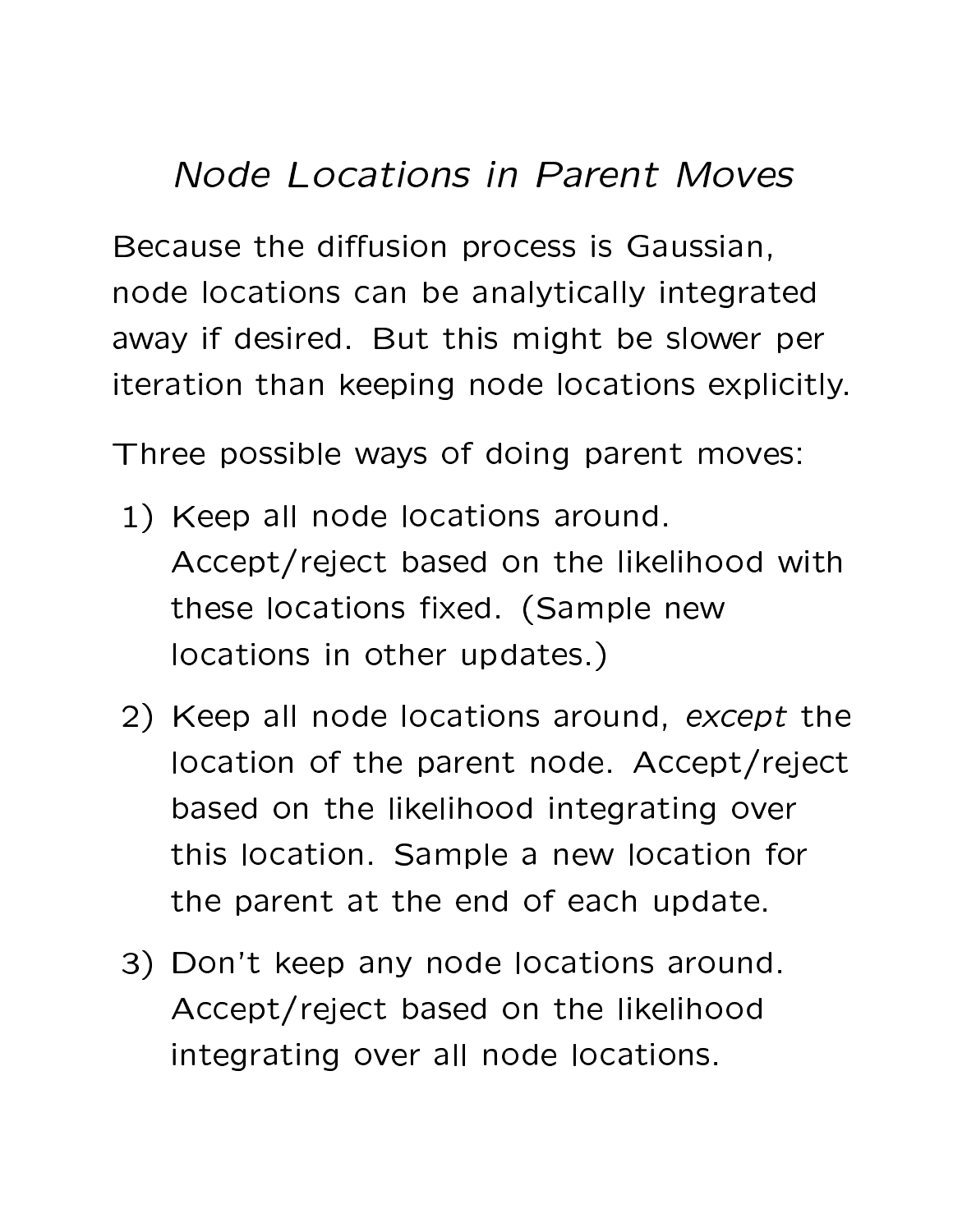## Likelihood Without Node Locations

The tree structure allows the likelihood with node locations integrated away to be computed in linear time. If diffusions are independent for different variables, we can handle each variable separately.

The likelihood function for a node's location is Gaussian in shape, characterized by mean, variance, and maximum height.

We recursively compute the likelihood function each node from the likelihood functions for its children.

Once we have likelihoods functions for all nodes, we can *update* them in a parent move in less than linear time  $\rightarrow$  we just update the likelihood functions for the ancestors of the parent being moved (in both its old and its new position).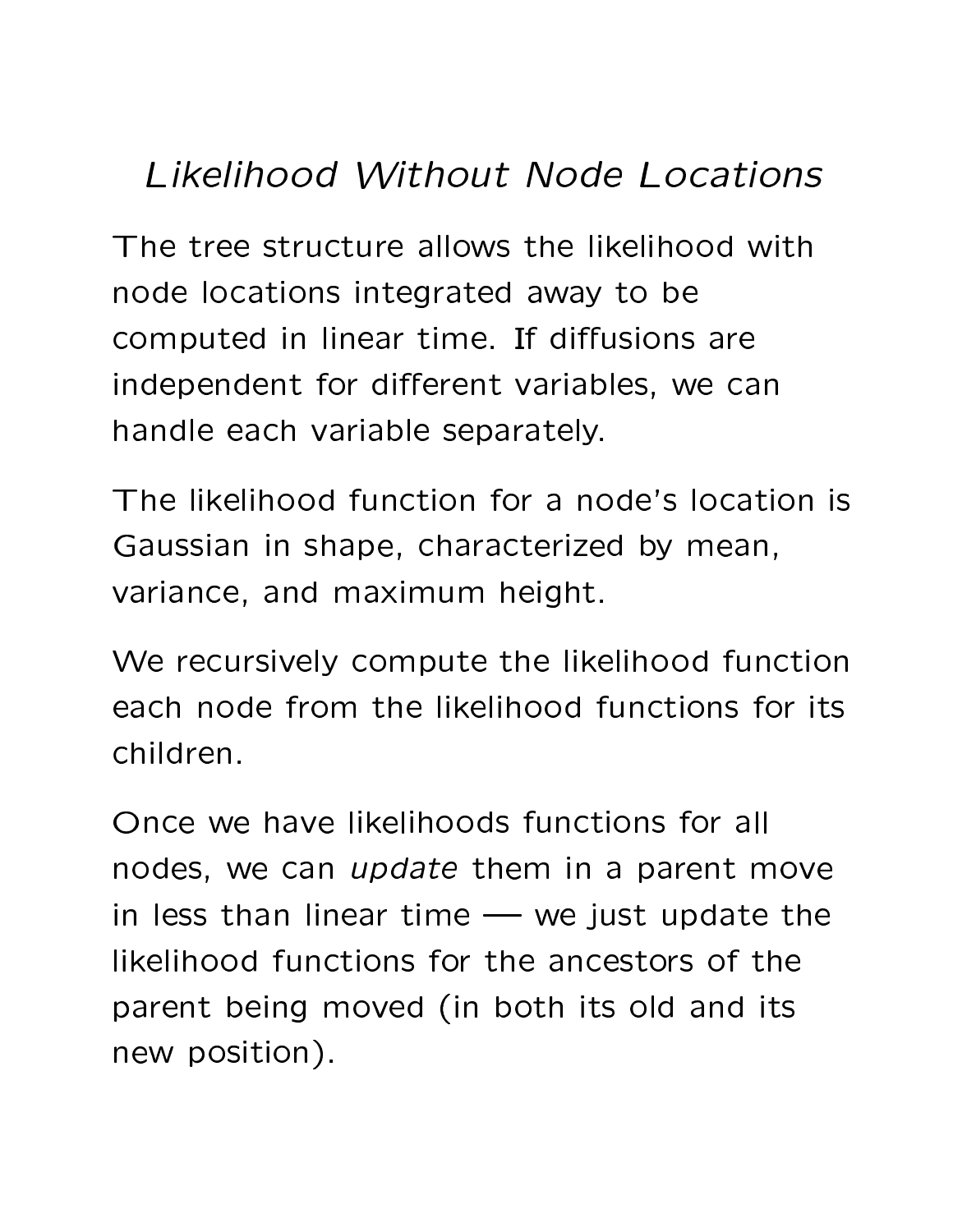## Sampling for Locations & **Updating Hyperparameters**

By exploiting the tree structure, we can also sample values for all node locations in linear time (independently of previous values, if any).

We can sample new values for the diffusion variances once we have node locations, if we use a conjugate inverse gamma prior. Each node provides an independent data point regarding the diffusion variance.

The noise variances (if the model includes noise) can be sampled similarly.

We can update parameters of the *divergence* function by Metropolis or slice sampling methods, given only the tree structure and divergence times.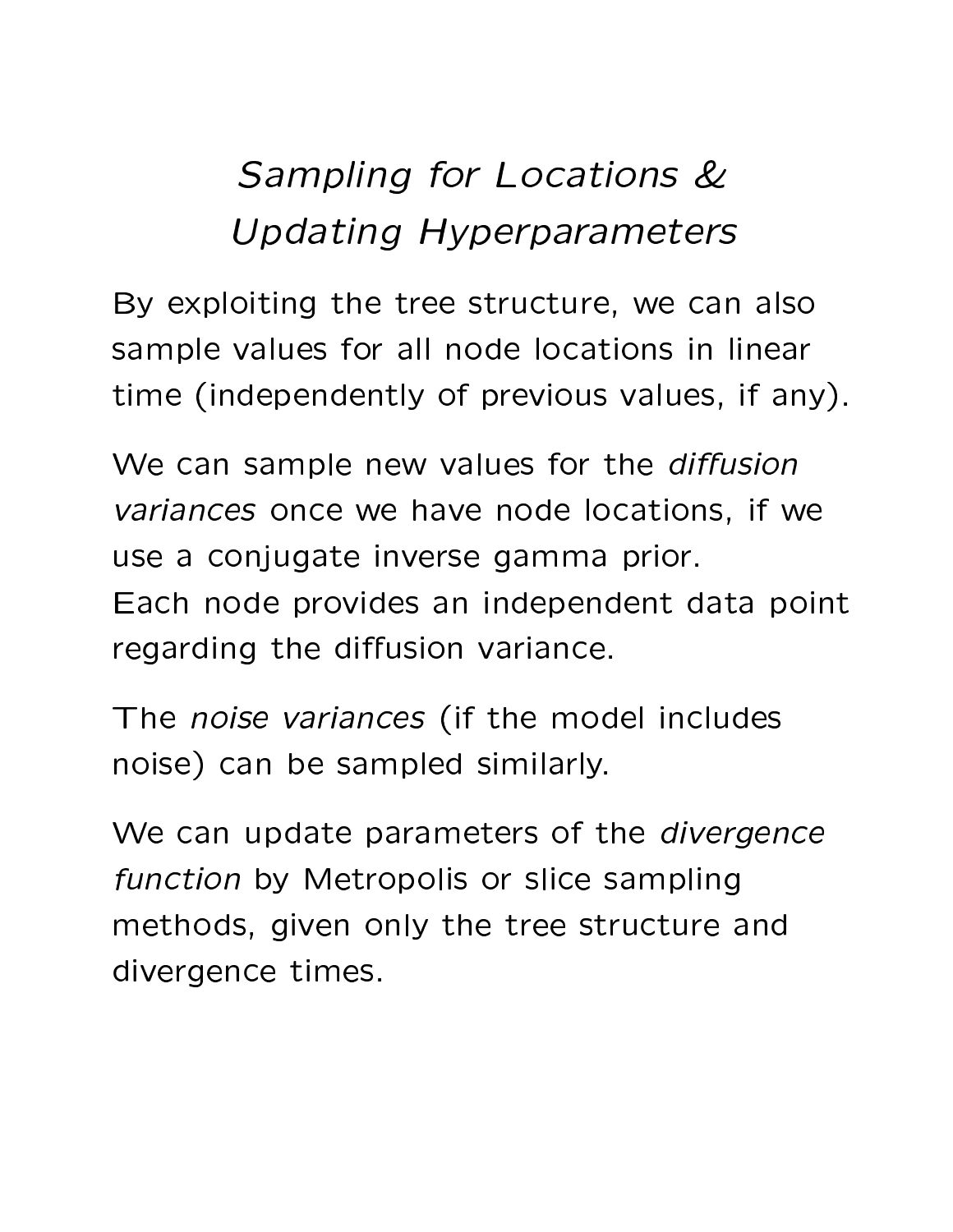#### -

I looked at eutenerrelation times for different  $\mathbf{a} \cdot \mathbf{b}$  $\blacksquare$  . The contract of the contract of the contract of the contract of the contract of the contract of the contract of the contract of the contract of the contract of the contract of the contract of the contract of the

 

divt depth  $2,3$  :100 WITH NO NODE LOCATIONS  $6 \times$  slice  $5.2 \quad 3.1 \quad 6.5 \quad 4.8$ 6 x met-t 13.8 6.5 4.6 3.4 6 x met-nt  $12.0$  5.3 8.1 6.6  $3 \times$  (met-t+met-nt)  $8.8$   $3.3$   $3.0$   $3.3$  $3 \times$  (slice+met-nt)  $6.3$  2.9 4.6 3.9  $3 \times (slice + met - t)$   $5.0 \quad 2.9 \quad 3.2 \quad 3.0$ ;: Or of the late of the contract of the contract of the contract of the contract of the contract of the contract of the contract of the contract of the contract of the contract of the contract of the contract of the contr WITH NODE LOCATIONS  $\qquad$  6 x slice  $\qquad \qquad$  3.5 2.4 3.7 2.7 6 x met-t 9.3 4.6 2.1 1.8 slice 4 times 6 x met-nt 11.5 5.6 9.7 8.5  $met-t$  8 times 3 x (met-t+met-nt)  $3.9$   $2.4$   $1.5$   $1.6$ met-nt 4 times 3 x (slice+met-nt)  $4.5$   $2.7$   $4.1$   $3.2$ 3 x (slice+met-t) 2.3 2.2 1.5 1.6 2 x (slice+met-t+met-nt)  $2.9$   $2.3$   $1.5$   $1.6$ WITH NODE LOCATIONS,  $\overline{6}$  x slice  $\overline{3.2}$  2.2  $\overline{3.2}$  2.8 SAMPLED EACH ITERATION  $6 \times$  met-t  $8.4$  4.2 2.1 1.4 6 x met-nt  $12.7$  5.0 9.8 6.9 slice  $4 \times 3 \times (met-t+met-nt)$  $4.1$  2.4 1.7 1.4 met-t 8 times 3 x (slice+met-nt)  $4.1$  2.5  $4.2$  3.2  $met-nt$  4 times 3 x (slice+met-t) 2.3 2.1 1.5 1.5 ;: OR<@=>@?55P77K 0P773K Q CBDS CBD VBD9 VBDA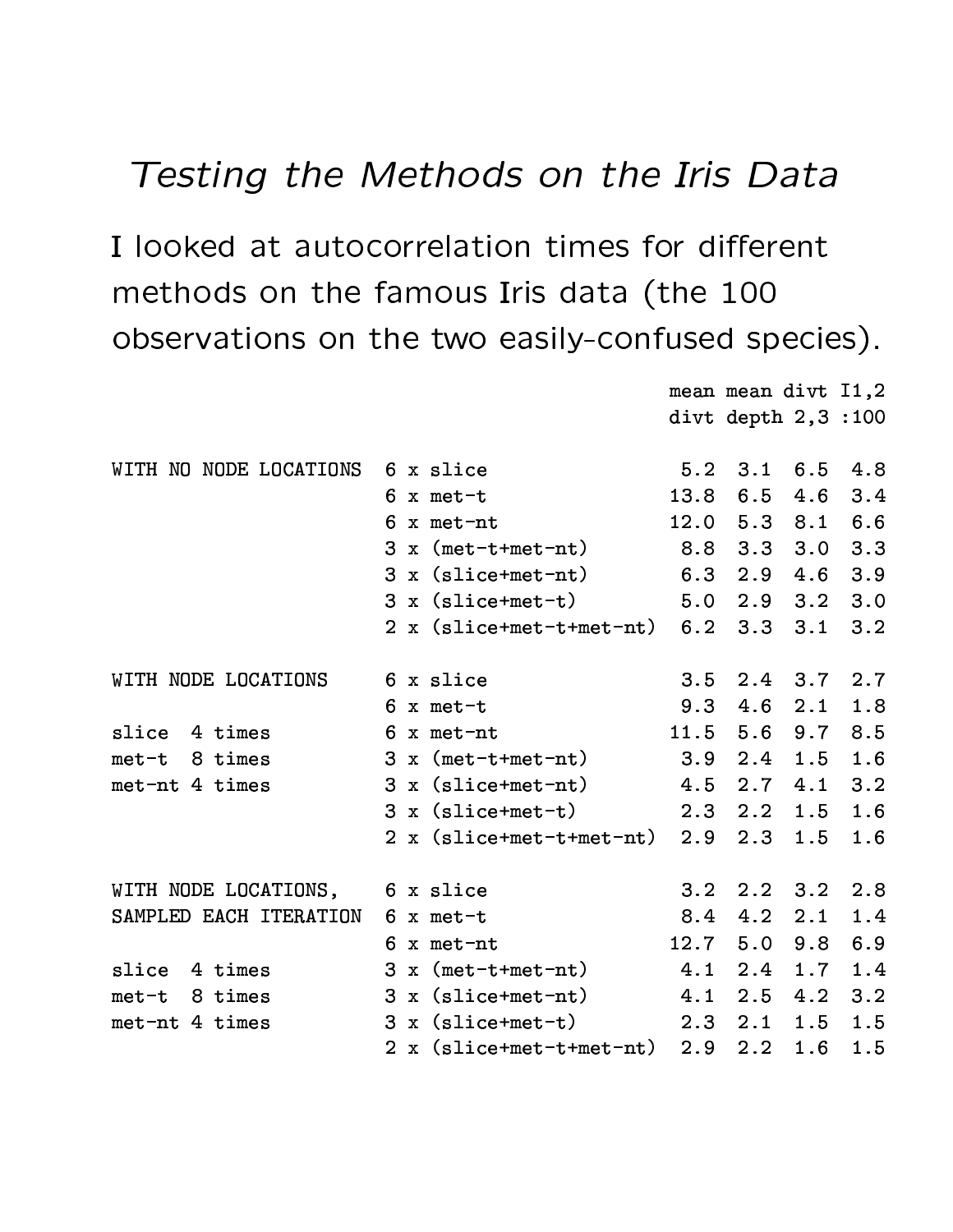#### **Clustering Gene Expression Data**

I have applied Dirichlet diffusion tree models to data on gene expression in leukemia cells from Golub, et al (Science, 15 October 1999).

The data has 72 cases (leukemia cells from different patients). After some selection, there is data on the level of expression in these cells of 3571 genes. Each case was classified as one of three types  $-$  AML, ALL-B, or ALL-T  $$ based on data other than the gene expression.

By clustering the gene expression data, can we rediscover these three known types?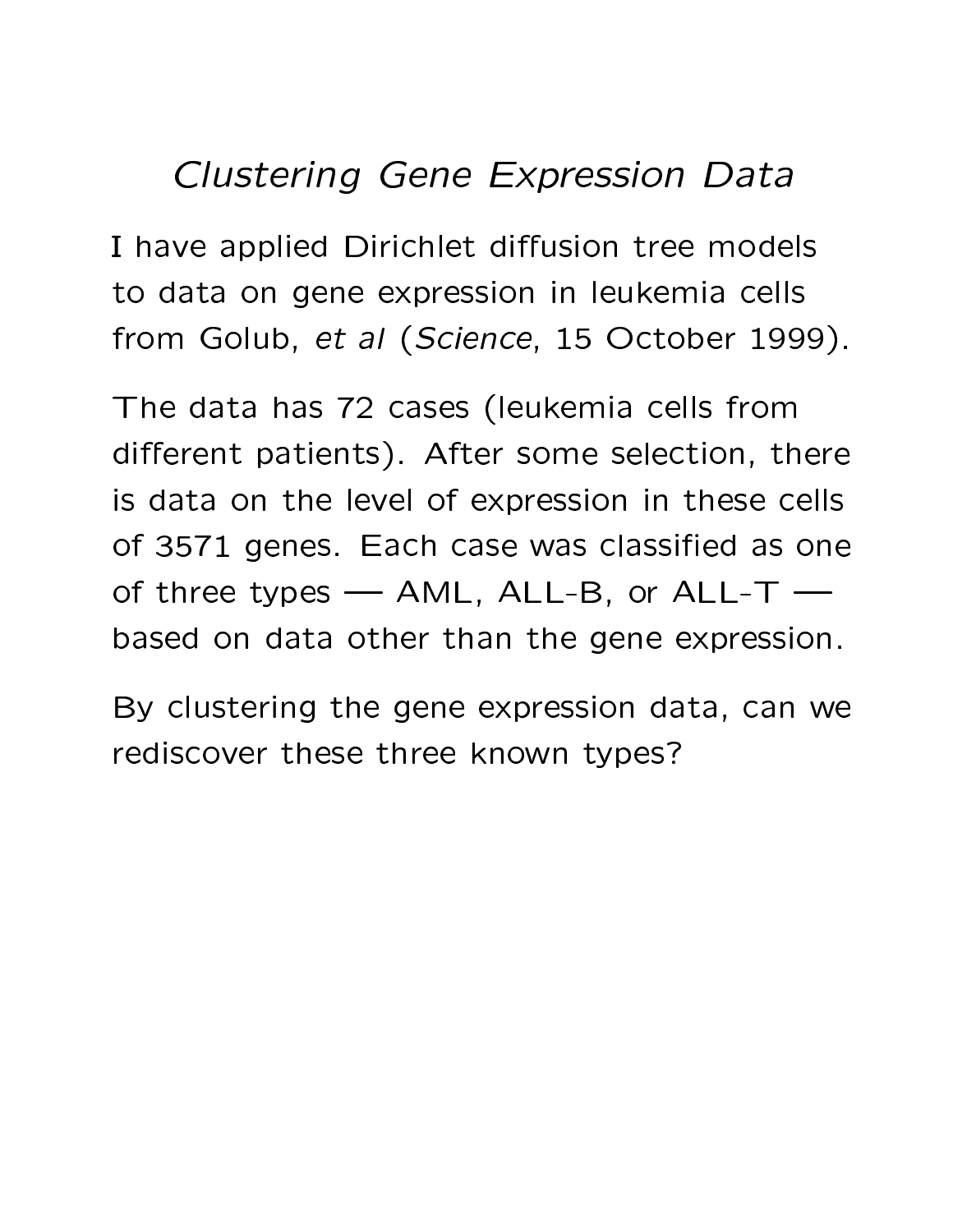### **Tests Using Only 200 Genes**

I first did some tests using a random subset of only 200 genes.

The expression levels were log transformed, standardized to unit variance within each case (row), then standardized within each column.

The model included Gaussian noise. The noise levels, the diffusion standard deviations, and the parameters of the divergence function were given fairly broad priors.

I used parent moves with Metropolis-Hastings, for both terminal and nonterminal nodes, and also slice sampling. I tried runs with and without nonterminal node locations present.

These MCMC runs took about an hour on an 866 MHz Pentium III, which superficially seemed to be long enough for good sampling. To check this, I did two runs with different random number seeds.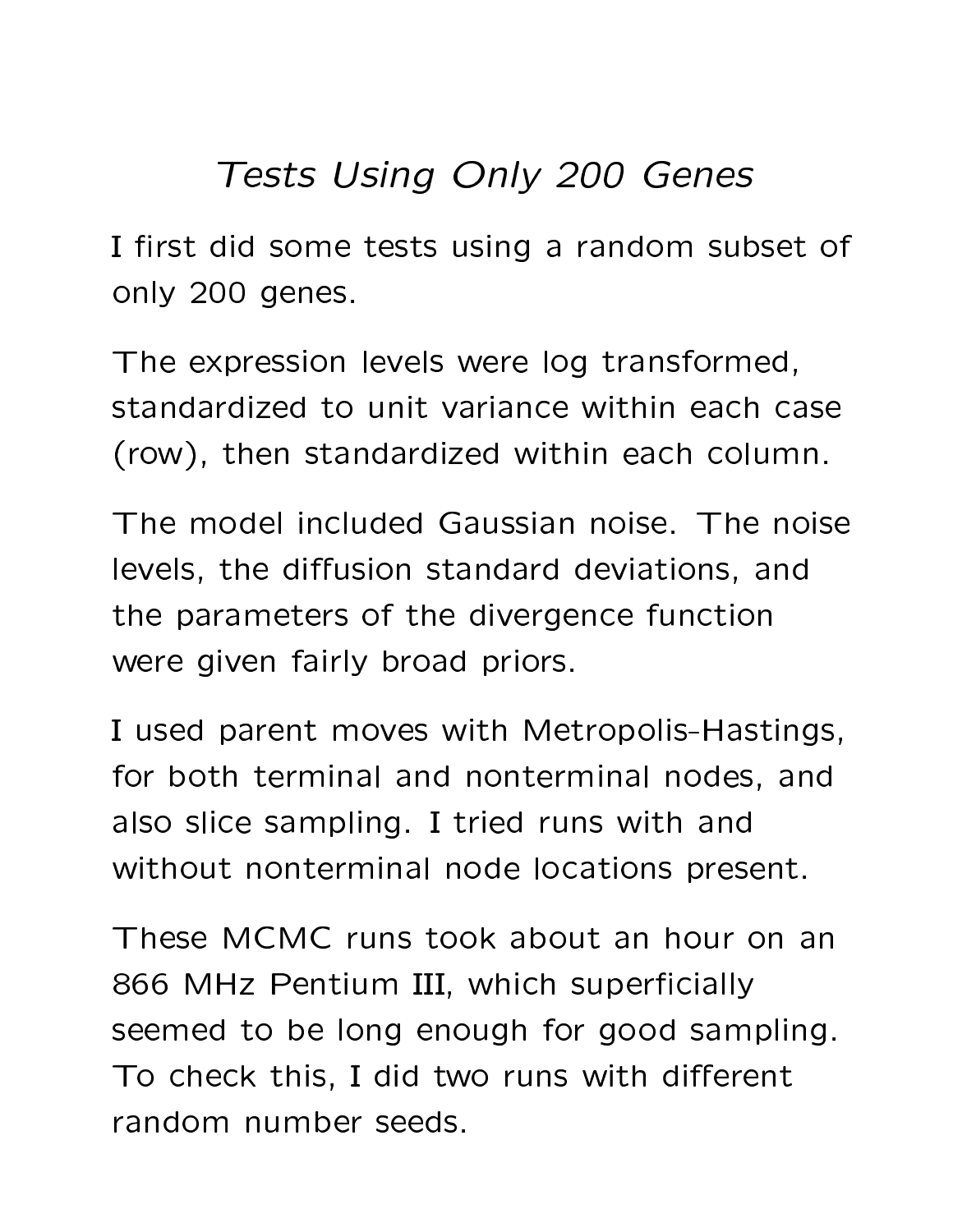**72| 49| 27| 21| 20| 16| 15| 9| 8| 7| 5| 3| 2| 13:ALL-B | | | | | | | | | | | | | 24:ALL-B | | | | | | | | | | | | 69:ALL-B | | | | | | | | | | | | | | | | | | | | | | 2| 48:ALL-B | | | | | | | | | | | | 68:ALL-B | | | | | | | | | | | | | | | | | | | | 2| 5:ALL-B | | | | | | | | | | | 15:ALL-B | | | | | | | | | 41:ALL-B | | | | | | | | 20:ALL-B | | | | | | | | | | | | | | 6| 4| 3| 2| 44:ALL-B | | | | | | | | | | | 70:ALL-B | | | | | | | | | | 46:ALL-B | | | | | | | | | 45:ALL-B | | | | | | | | | | | | | | | | 2| 16:ALL-B | | | | | | | | | 19:ALL-B | | | | | | 47:ALL-B | | | | | | | | | | 4| 2| 42:ALL-B | | | | | | | 43:ALL-B | | | | | | | | | | | | 2| 29:AML | | | | | | | 66:AML**  $| 21:ALL-B$ **| | | | | | 6| 4| 3| 2| 71:ALL-B | | | | | | | 72:ALL-B | | | | | | 67:ALL-T | | | | | 18:ALL-B | | | | | | | | 2| 2:ALL-T | | | | | 14:ALL-T | | | | 22| 15| 14| 13| 12| 7| 5| 4| 3| 2| 1:ALL-B | | | | | | | | | | | | 4:ALL-B | | | | | | | | | | | 8:ALL-B | | | | | | | | | | 7:ALL-B | | | | | | | | | 40:ALL-B | | | | | | | | | | | | | | | | 2| 27:ALL-B | | | | | | | | | 49:ALL-B | | | | | | | | | | | | | | 5| 4| 3| 2| 26:ALL-B | | | | | | | | | | | 56:ALL-B | | | | | | | | | | 25:ALL-B | | | | | | | | | 39:ALL-B | | | | | | | | 55:ALL-B | | | | | | 22:ALL-B | | | | | 12:ALL-B | | | | 59:ALL-B | | | | | | 7| 6| 4| 2| 10:ALL-T | | | | | | | 23:ALL-T | | | | | | | | | | | | 2| 6:ALL-T | | | | | | | 11:ALL-T | | | | | | | | | | 2| 3:ALL-T | | | | | | 9:ALL-T | | | | 17:ALL-B | | 23| 20| 17| 10| 9| 8| 6| 4| 2| 33:AML | | | | | | | | | | 53:AML | | | | | | | | | | | | | | | | | | 2| 37:AML | | | | | | | | | | 38:AML | | | | | | | | | | | | | | | | 2| 50:AML | | | | | | | | | 51:AML | | | | | | | | | | | | | | 2| 28:AML | | | | | | | | 32:AML | | | | | | 36:AML | | | | | 30:AML | | | | | | | | 7| 4| 3| 2| 34:AML | | | | | | | | 35:AML | | | | | | | 64:AML | | | | | | 31:AML | | | | | | | | | | 3| 2| 58:AML | | | | | | | 61:AML | | | | | | 57:AML | | | | | | 3| 2| 62:AML | | | | | 63:AML | | | | 52:AML | | | | 3| 2| 54:AML | | | | 60:AML | | | 65:AML**

- 

Last tree from run  $\#1$ . /0# 1#32)54#3617
8#&:9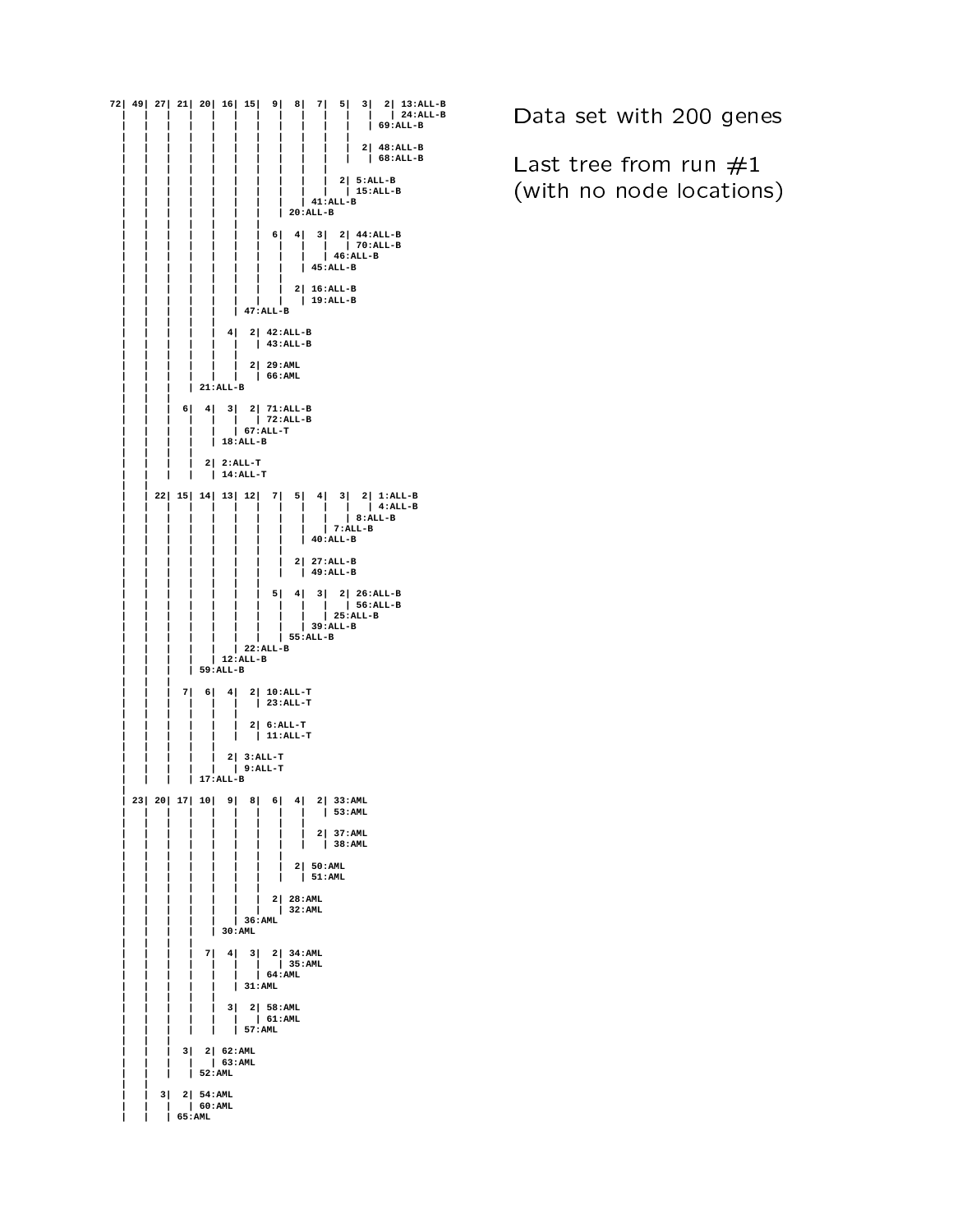

- 

Last tree from run  $\#2$ . /0# 1#32)54#3617
8#&:9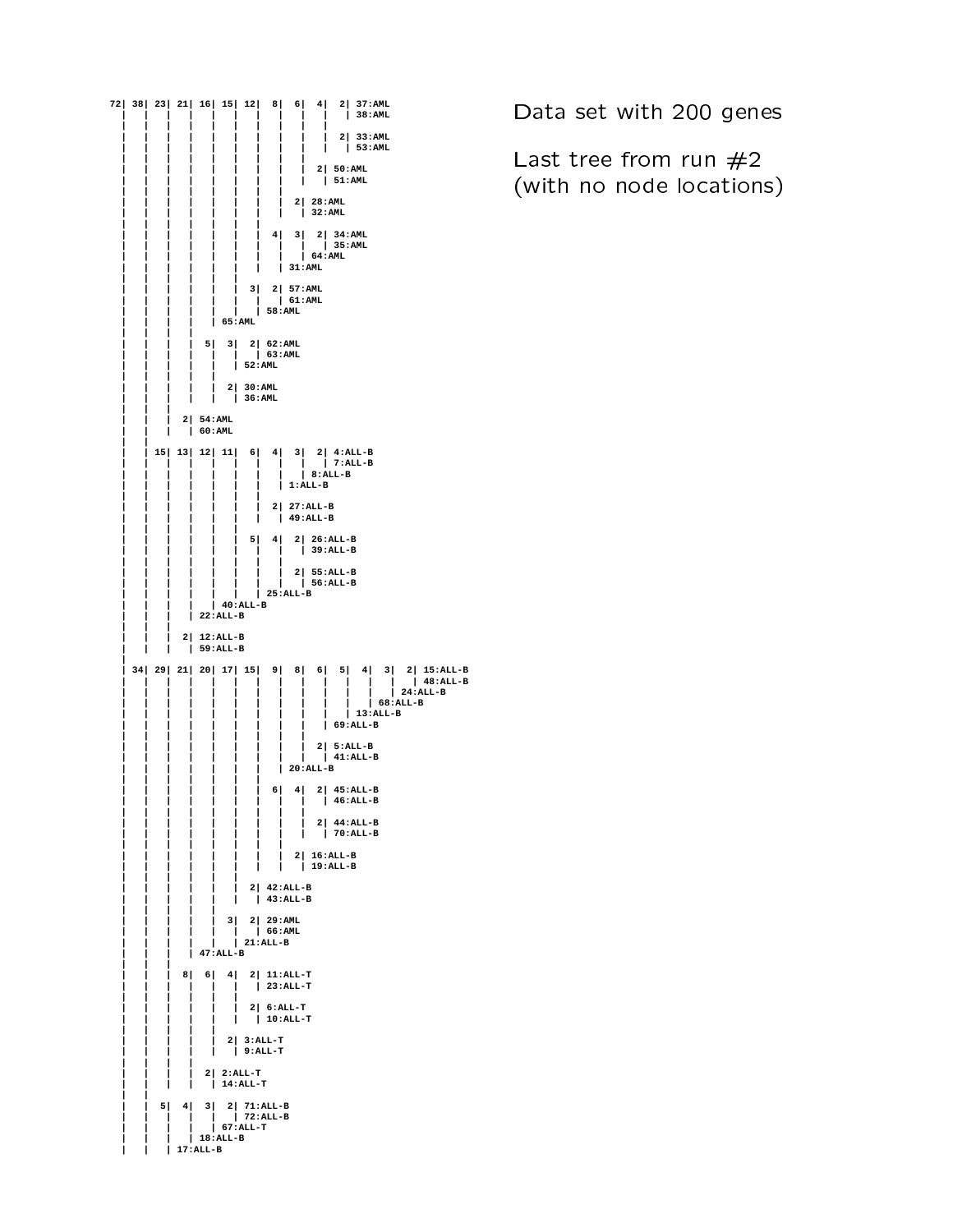## Conclusions from the Tests **Using Only 200 Genes**

- The results obtained were plausible in terms of pre-existing knowledge.
- The posterior distributions of the hyperparameters for noise and diffusion standard deviations varied between genes, indicating that the model has inferred which are more relevant to the clustering.
- The two runs were consistent, showing no signs that the Markoy chains had not reached equilibrium - though it's hard to be sure!
- Contrary to the results on the Iris data, there was no clear benefit from having node locations present.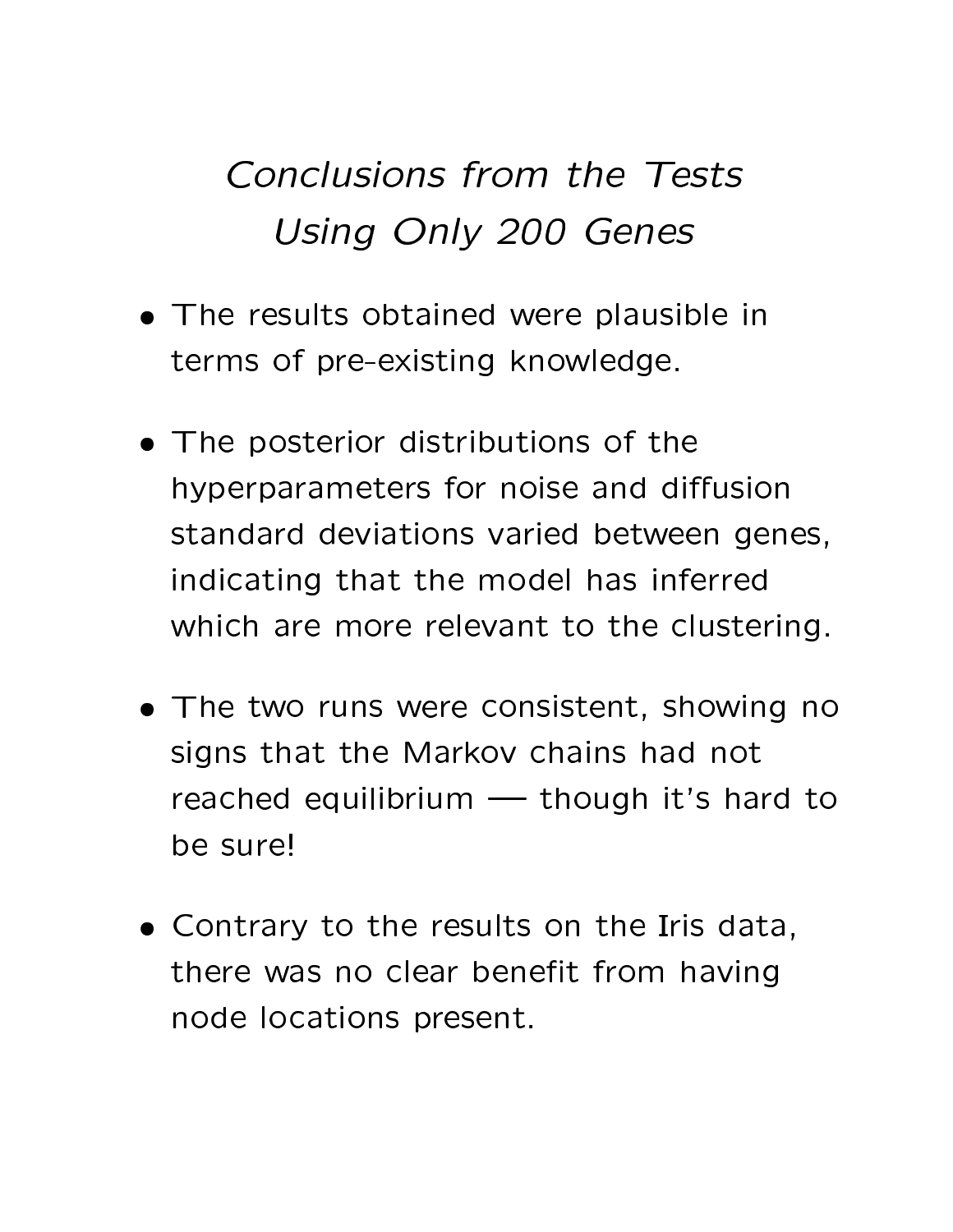#### **Results Using All 3571 Genes**

I also applied the same model to the full data set with all 3571 genes.

I let this MCMC run go for about ten hours, which by some indications seemed plenty of time.

However, the results were no better, and perhaps a bit worse, than with only 200 genes.

Could this be because the MCMC runs were trapped in local optima? Or with more genes, is the AML, ALL-B, ALL-T distinction somewhat obscured by smaller effects?

From looking at runs with different random seeds, it seems that Markov chain convergence was indeed a problem, since some details differed between runs.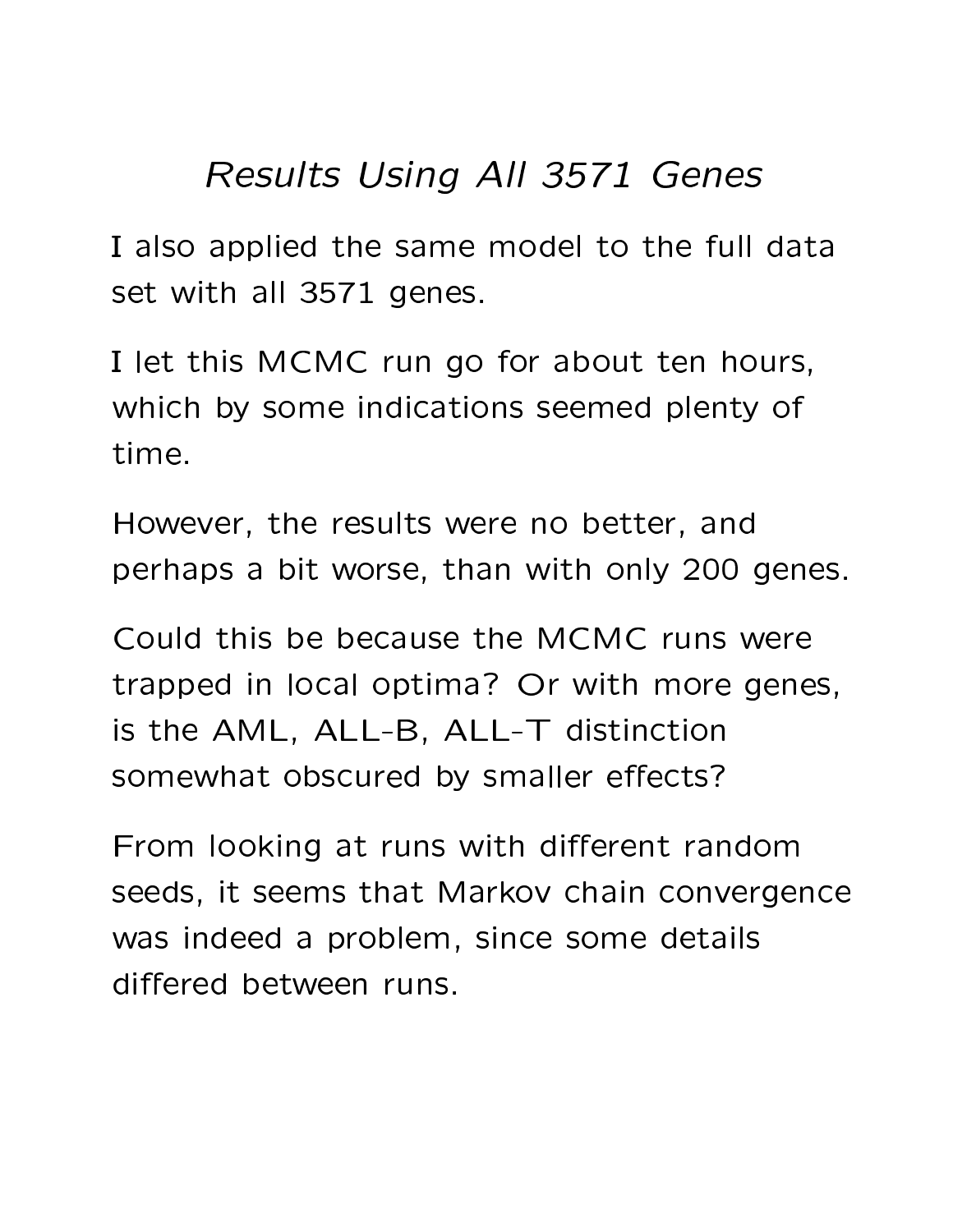**72| 37| 29| 15| 11| 9| 7| 4| 3| 2| 4:ALL-B | | | | | | | | | | 7:ALL-B | | | | | | | | | 1:ALL-B | | | | | | | | 8:ALL-B | | | | | | | | | | | | | | 3| 2| 27:ALL-B | | | | | | | | | 49:ALL-B | | | | | | | | 56:ALL-B | | | | | | | | | | | | 2| 22:ALL-B | | | | | | | 39:ALL-B | | | | | | | | | | 2| 58:AML | | | | | | 61:AML | | | | | | | | 4| 3| 2| 34:AML | | | | | | | 35:AML | | | | | | 64:AML | | | | | 40:ALL-B | | | | | | 14| 12| 10| 9| 7| 6| 3| 2| 37:AML | | | | | | | | | | | 38:AML | | | | | | | | | | 33:AML | | | | | | | | | | | | | | | | | | 3| 2| 50:AML | | | | | | | | | | | 51:AML | | | | | | | | | | 53:AML | | 28:AML<br>|**<br>| 2| 30:AML **| | | | | | | | | | | | | | 2| 30:AML | | | | | | | | 36:AML | | | | | | 32:AML | | | | | | | | | | 2| 31:AML | | | | | | 65:AML | | | | | | | | 2| 12:ALL-B | | | | | 25:ALL-B | | | | 8| 7| 4| 3| 2| 54:AML | | | | | | | 60:AML | | | | | | 57:AML | | | | | 55:ALL-B | | | | | | | | 3| 2| 62:AML | | | | | | 63:AML | | | | | 52:AML | | | 18:ALL-B | | 35| 26| 23| 22| 18| 13| 9| 5| 4| 3| 2| 5:ALL-B | | | | | | | | | | | | 15:ALL-B | | | | | | | | | | | 41:ALL-B | | | | | | | | | | 24:ALL-B | | | | | | | | | 68:ALL-B | | | | | | | | | | | | | | | | 4| 3| 2| 13:ALL-B | | | | | | | | | | | 48:ALL-B | | | | | | | | | | 69:ALL-B | | | | | | | | | 20:ALL-B | | | | | | | | | | | | | | 4| 3| 2| 16:ALL-B | | | | | | | | | | 19:ALL-B | | | | | | | | | 26:ALL-B | | | | | | | | 47:ALL-B | | | | | | | | | | | | 5| 4| 2| 44:ALL-B | | | | | | | | | 45:ALL-B | | | | | | | | | | | | | | | | 2| 46:ALL-B | | | | | | | | | 70:ALL-B | | | | | | | 59:ALL-B | | | | | | | | | | 4| 2| 29:AML | | | | | | | 66:AML | | | | | | | | | | | | 2| 42:ALL-B | | | | | | | 43:ALL-B | | | | 21:ALL-B | | | | | | 3| 2| 71:ALL-B | | | | | 72:ALL-B | | | | 67:ALL-T | | | | 9| 8| 7| 6| 4| 3| 2| 6:ALL-T | | | | | | | | | 23:ALL-T | | | | | | | | 3:ALL-T | | | | | | | 10:ALL-T | | | | | | | | | | | | 2| 9:ALL-T | | | | | | | 11:ALL-T | | | | | 14:ALL-T | | | | 2:ALL-T | | | 17:ALL-B**

Data set using all genes

Last tree from run  $\#1$ . /0# 1#32)54#3617
8#&:9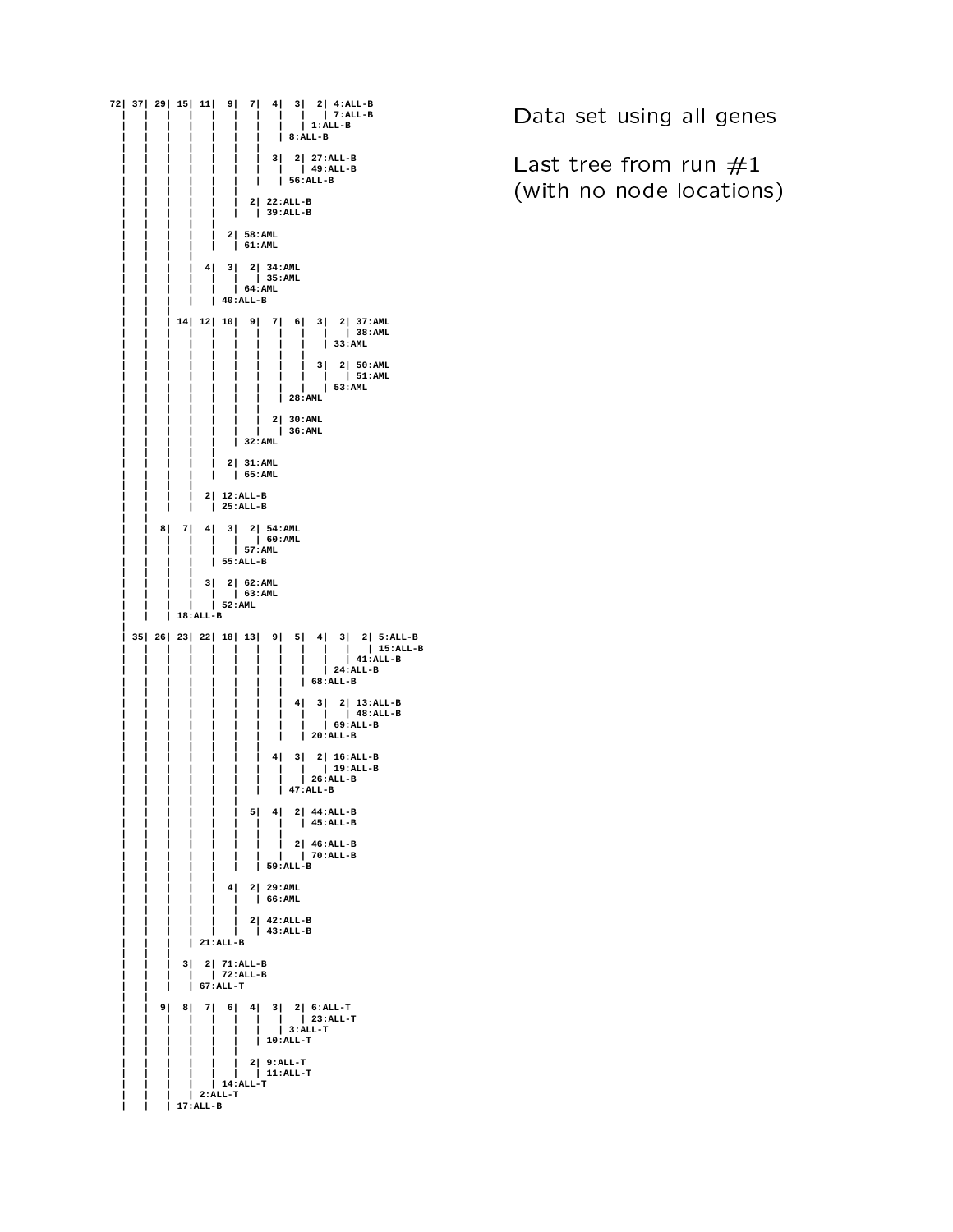![](_page_30_Figure_0.jpeg)

Data set using all genes the set of the set of the set of the set of the Data S

Last tree from run  $\#2$ . /0# 1#32)54#3617
8#&:9